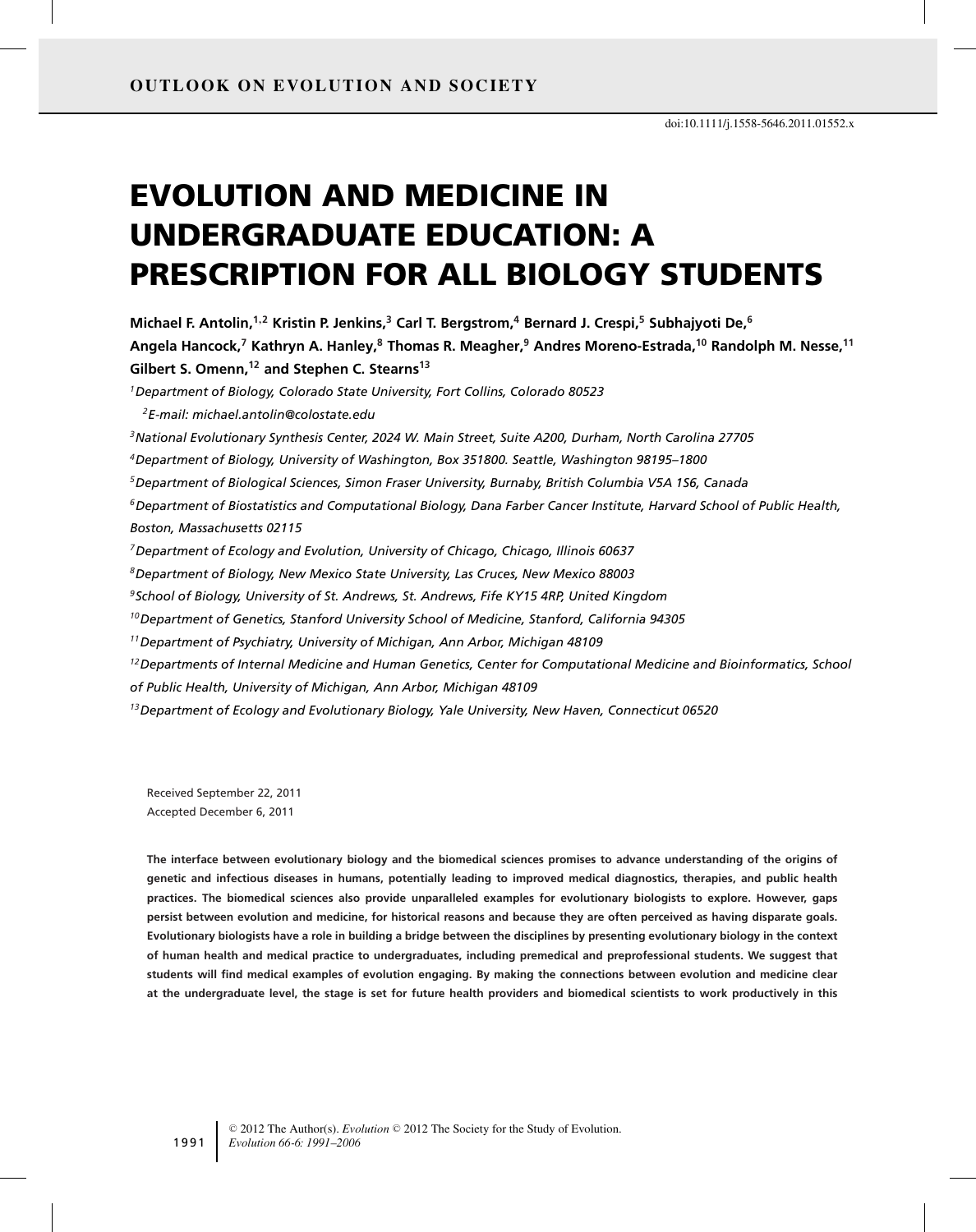**synthetic area. Here, we frame key evolutionary concepts in terms of human health, so that biomedical examples may be more easily incorporated into evolution courses or more specialized courses on evolutionary medicine. Our goal is to aid in building the scientific foundation in evolutionary biology for all students, and to encourage evolutionary biologists to join in the integration of evolution and medicine.**

**KEY WORDS: Biomedical research, evolution of disease, host–pathogen interactions, human genetics, medical practice, mismatch hypothesis, premedical curriculum, public health, science education.**

Application of evolutionary principles to medical research, public health, and clinical practice can improve health care, reduce suffering, and save lives. Even so, the perception that evolutionary biology and the biomedical sciences have different foci and little overlap persists (e.g., Antonovics et al. 2007; Nesse and Stearns 2008). But the potential benefits of disciplinary synthesis should be motivating to both evolutionary biologists and the biomedical community. We begin with a simple observation: humans in postindustrial and industrialized societies live in a health paradox. In these societies, we benefit from medical and public health practices that lower mortality and morbidity, we enjoy year-round access to fresh and nutritious foods, and we have leisure and resources to tend to our mental and physical well-being. Yet, we still suffer from a wide array of diseases that, in cases such as diabetes, certain cancers (melanoma and non-Hodgkin lymphomas), autoimmune diseases, and Parkinson's disease, appear to be increasing in frequency (Nesse and Williams 1994; Bach 2002; Wallace 2005; Rook 2009). Many causes underlie the so-called "diseases of civilization," but the application of evolutionary principles holds promise for reconciling and helping to solve the health paradox.

The contributions of evolution to the medical and health sciences are not limited to diseases of civilization. Evolutionary analyses of host–pathogen interactions have yielded deeper understanding of the dynamics of pathogen virulence and host resistance. Emergence of new pathogens, such as HIV, the coronavirus that caused SARS, and novel forms of influenza A virus, can be traced by phylogenetic methods. Even treatments of cancers and reproductive medicine have benefitted from new therapies arising from evolutionary perspectives. We advocate that understanding the natural history and evolutionary biology of humans and their pathogens gives perspective to the medical sciences, with the potential to inform medical practice on many levels. We also emphasize that this is a two-way street. Medical practitioners and biomedical researchers working in fields such as human physiology, biochemistry, genetics, endocrinology, immunology, pathology, and epidemiology provide a treasure trove of examples and datasets for evolutionary biologists. Exploring these can lead to new insights in evolutionary biology as well as medicine.

We do not wish to minimize the differences between how the evolutionary biology and medical communities operate, given the scientific and societal benefits each has delivered, and we acknowledge that potential conflicts can arise between the evolutionary and medical viewpoints. As evolutionary biologists, we think in terms of traits and genes in populations or lineages over time. We view traits as continuously evolving in a population context, driven by processes such as adaptation by natural selection, mutation, and genetic drift, but constrained by genetic and physiological trade-offs. We know that interactions between evolutionary forces are mediated by the effective size of populations over long time periods, and we are accustomed to seeing traits as the products of genotype-by-environment interactions. Medical doctors, on the other hand, are trained to view patients as individuals in need of care, with injuries and symptoms at a particular time. Population-level and public health concerns must be balanced with alleviating an individual patient's suffering. These apparently contradictory viewpoints need not be at odds (e.g., Childs et al. 2005). The integration of evolutionary biology into medicine, often referred to as "evolutionary medicine," provides a dynamic view of genetic, environmental, and infectious diseases. An individual patient's ailments represent a particular point in time at the convergence of ancestries, environment, and exposures, like the tips of growing and changing trees whose branches intermingle through time but stay mostly out of sight.

Evolutionary biologists who train undergraduate premedical students are in a position to teach them the fundamental evolutionary principles that underlie biology. By explicitly using biomedical examples, we can form a truly interdisciplinary science that actively engages evolutionary biologists as well as medical researchers and practitioners. This requires collaboration between the communities to develop methodologies and curricula that integrate evolutionary biology into training future generations of doctors, public health workers, and biomedical researchers.

Here, we give a brief overview of the historical relationships between evolutionary biology and medicine (Box 1), and discuss how evolutionary biologists can use medically relevant examples to teach basic evolutionary biology concepts to all undergraduates, but particularly to students preparing to enter medical professions. We frame these examples in terms familiar to evolutionary biologists, and point to resources currently available for the classroom. Our message is that evolutionary medicine is an exciting and useful field that many of our students will need to understand and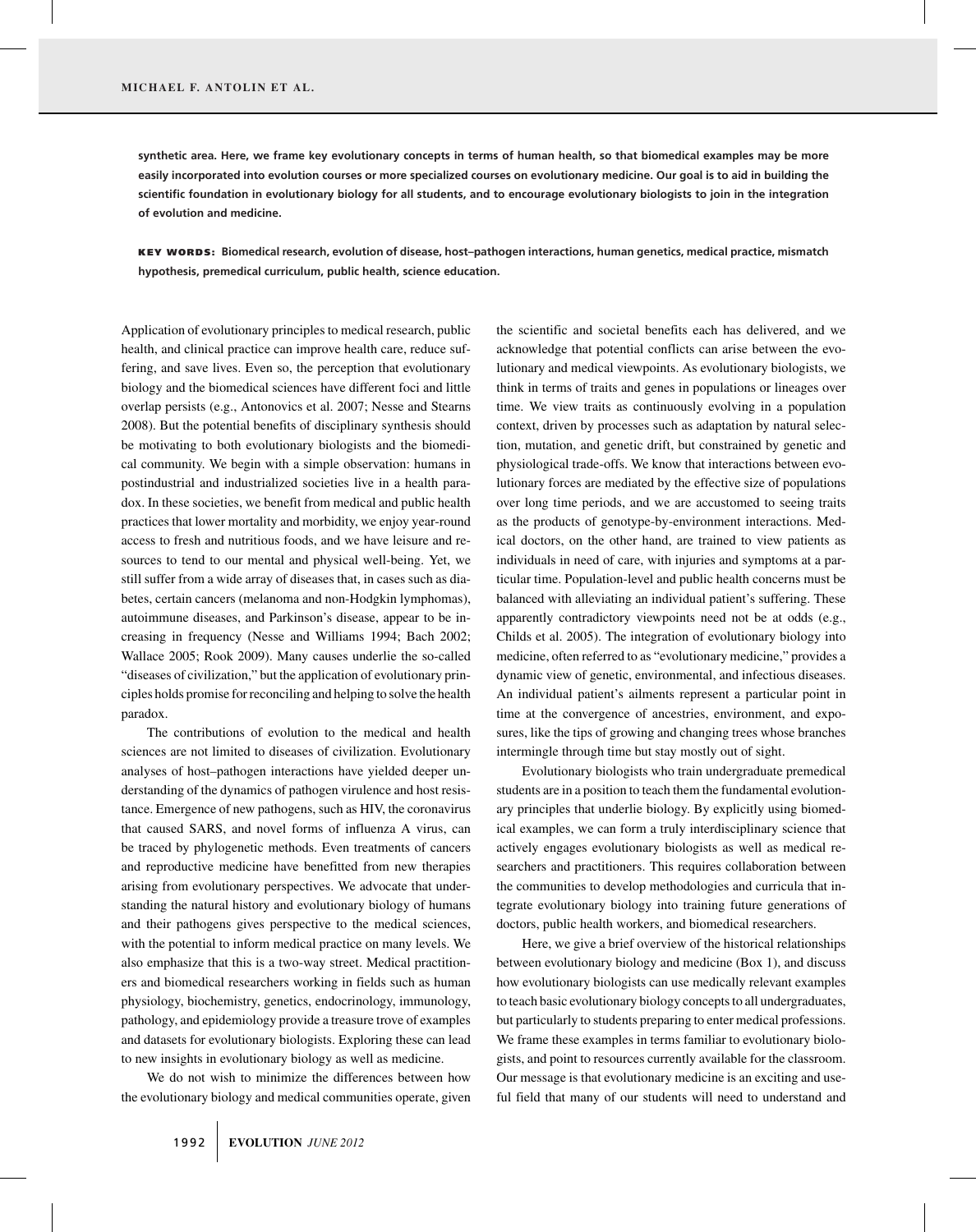will find engaging, and that evolutionary biologists can actively connect evolutionary biology and the biomedical sciences.

has a role in helping physicians and biomedical researchers understand how the human body works and why it sometimes fails.

### *Increasing Awareness*

We, the authors, contributed to a symposium on Evolutionary Medicine during the 2011 meeting of the Society for the Study of Evolution in Norman, Oklahoma, to honor seminal contributions made by George Williams, who passed away on 8 Sept 2010. Williams' writings on the evolution of senescence and life histories provided fundamental conceptual developments in evolutionary biology (Williams 1957), as did his thoughts on the role of natural selection in adaptive evolution on multiple levels from genes to individuals to groups of organisms (Williams 1966). Further, his work in collaboration with Randolph Nesse spurred interest in applying evolutionary biology to medicine and public health. The essay on "The Dawn of Darwinian Medicine" (Williams and Nesse 1991) and the book "Why We Get Sick" (Nesse and Williams 1994) are cornerstones of the synthesis between evolutionary biology and the biomedical sciences. Williams' work inspired research projects, articles, and books that have further addressed the many ways that evolutionary biology influences biomedical research and how an evolutionary approach can improve medical diagnostics and therapies (e.g., a special issue of the *Proceedings of the National Academy of Science* featuring presentations from a Sackler Symposium, held in April 2009 (Stearns et al. 2010); a special issue of *Evolution: Education and Outreach* originating in part from the SSE 2011 Evolutionary Medicine Symposium (Jenkins and Antolin 2011).

Awareness of the potential impact of evolutionary biology on medicine is also growing beyond the biology research community, as illustrated by a joint report from the American Association of Medical Colleges and the Howard Hughes Medical Institute (AAMC-HHMI 2009), entitled *Scientific Foundations for Future Physicians*. It describes core scientific competencies that should be taught during premedical training and in medical school, and explicitly covers evolutionary biology, genetics, and genomics (download the full report from http://www.hhmi.org/grants/pdf/08–209\_AAMC-HHMI\_report.pdf). Nesse et al. (2010) substantially expand on these core competencies and provide further recommendations for integrating evolutionary biology into medical education. The "Future Physicians" report makes the case that because scientific knowledge and medical practice continually grow in response to new discoveries, one goal of medical school must be to train doctors to integrate and apply new clinical and scientific knowledge into their daily work, and to absorb the "fundamental scientific principles that are key to lifelong learning and biomedical scientific literacy" (AAMC-HHMI 2009, p. 3). As an integrative scientific discipline at the core of the life sciences, evolutionary biology

### *Proximate and Ultimate Evolutionary Contexts for Disease*

Human diseases are in part a reflection of the evolutionary history that shaped our genetic make-up and responses to our current environment, including the parasites and pathogenic microbes that plague us. But understanding evolutionary history provides only one perspective on disease. As pointed out by Ernst Mayr (1961) and Niko Tinbergen (1963), traits have both proximate and ultimate causes (see also Nesse and Williams 1994). Proximately, diseases arise from combinations of biochemical, physiological, and immunological responses of individuals to the environment and to pathogens. In this sense, disease can be defined mechanistically in terms of malfunctions, disorders, anatomical flaws, and infections that cause morbidity and/or death. Ultimately, however, the causes of diseases can be explained in three parts—by ancestry and common descent of organisms, by variation in the environment over time, and by ongoing genomic and evolutionary forces (Williams and Nesse 1991; Nesse and Williams 1994; Nesse and Stearns 2008). A key to understanding vulnerability to disease is that adaptive evolution increases fitness in terms of reproductive success, and not health, over many generations. Natural selection will compromise health and survival if that increases overall reproductive success, and natural selection may not keep pace with the rapid or recent environmental changes in industrial and postindustrial societies.

The viewpoint that diseases are shaped by both proximate and ultimate causes represents one of the central concepts underlying evolutionary medicine. It is important to recognize that evolution may not act to shape disease per se, but rather that evolution acts on traits that mediate vulnerability to disease. For example, the potential to form cancers is an inherent risk of multicellularity. Moreover, symptoms such as vomiting and fever may actually be defenses against disease by reducing the effects of pathogens. Legacies of evolutionary history, including interactions between an individual's genetic susceptibilities, immune system responses, and environmental exposure to poor nutrition, toxins, and pathogens, are important ultimate explanations for disease. Ongoing natural selection may also influence disease, for example, through the genomic mechanisms that underlie many cancers or parent–parent and parent–offspring conflicts for resources. These conflicts begin with different genomic contributions by the parents, and continue through prenatal development and into childhood. Further, human bodies are not optimally designed, but represent a series of developmental, biophysical, and physiological compromises driven by trade-offs that contribute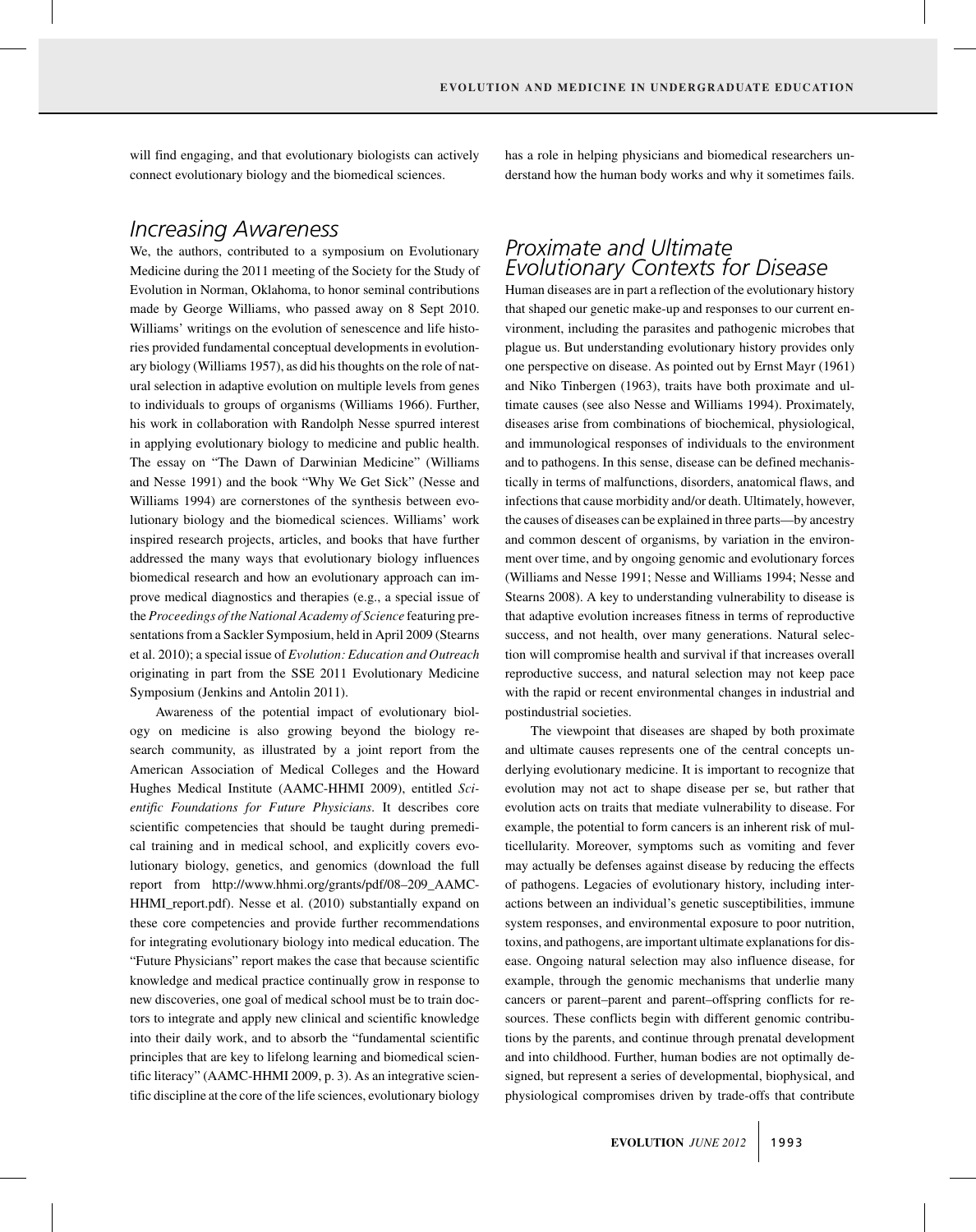to risks of injury and disease. On another level, natural selection acts rapidly on microbes via their short generation times and high mutation rates, and microbes rapidly evolve resistance to immune defenses, drugs, and vaccines, often with tragic consequences. The evolutionary approach to the health sciences has clear implications for research on the prevalence of disease within human populations, improved public health practice, and ultimately more effective care for the sick (Nesse and Stearns 2008; Stearns and Koella 2008; Wolfe et al. 2007; Omenn 2010).

### *Evolution and Medicine in the Undergraduate Curriculum*

The goal of biology courses, from introductory to advanced, is twofold: for students to learn how to think scientifically, and for students to master content in biology. Understanding the nature and process of science informs personal and policy decisions, with local, regional, and global impacts, and some knowledge of biology can be helpful for everyone in making life decisions. Education research suggests that one way to support those goals is to teach with key concepts such as biological evolution (Bransford et al. 2000; Ambrose et al. 2010). This "big picture" approach helps students build a reference framework to categorize information, which facilitates building connections between new and old content, and improves student retention and ability to transfer information. The ability to categorize and connect information is one of the traits that enable experts to navigate easily through disciplinary content. The AP Biology revisions (College Board 2011) and the Vision and Change report (NSF/AAAS 2011) emphasize teaching key concepts including evolution. Evolution is an excellent theme for teaching about the nature of science (National Academy of Sciences 1998), and a poor understanding of the nature of science is correlated with a low acceptance and understanding of evolution (Johnson and Peeples 1987). Undergraduate biology educators can serve all their students well by introducing an evolutionary view into their courses, beginning with introductory biology.

Using examples from evolutionary medicine to engage all students—premedical, majors, and nonmajors—in learning about biological evolution may be a particularly effective approach to support students' development both as scientific thinkers and biologists (e.g., see Hillis 2007). As we show below, applying basic evolutionary principles to human health leads to interesting, novel, and useful conclusions. Students who are not typically excited by basic evolutionary concepts may be drawn in by focusing on human health. Exploring the research behind theories such as the "stone age diet" and the hygiene hypothesis gives students an accessible entry to discovering the nature and process of science. In particular, this approach demonstrates that premedical students should learn evolutionary biology for the same reasons they study

Evolutionary medicine is easily incorporated into undergraduate curricula, through specific examples illustrating basic evolutionary concepts as well as more complex ideas. Here, we highlight key aspects of evolutionary medicine in the form of familiar evolutionary concepts. Additional examples are provided in the evolution-focused science competencies in the AAMC-HHMI Report (2009), in an expanded analysis by Nesse et al. (2010), and in Boxes 2–10. A growing number of resources are available to support advanced courses or seminars on evolutionary medicine, courses that should complement those in evolution, phylogenetics, and population genetics. These include Nesse and Williams' (1994) classic as well as more recent collections (Stearns and Koella 2008; Trevathan et al. 2008) and a textbook (Gluckman et al. 2009). The website *Evolution and Medicine Review* (http://evmedreview) provides a resource for sharing news about events and relevant articles, as well as a list of syllabi and other resources useful for educators (Box 2). The December 2011 issue of *Evolution: Education and Outreach* includes by Stearns (2011b), Omenn (2011), and Alcock and Schwartz (2011) that provide specific suggestions for courses linking evolution to medicine and public health. Other articles in the same issue provide excellent examples of the synthesis of evolution and medicine in cancer (Casas-Selves and DeGregori 2011), vaccine development (Hanley 2011), and scurvy (Buklijas et al. 2011) and highlight a new module for teaching evolution and medicine (Beardsley et al. 2011).

However, we will know that evolution has truly become an integral part of premedical scientific training when testing competency in evolution becomes part of gaining admission to medical school. The AAMC-HHMI report recommends that "assessment of the newly defined scientific competencies must be credibly and reliably accomplished by the Medical College Admission Test (MCAT*®*) exam" (AAMC-HHMI 2009, p. 2). The just-released (November 2011) preview of the revised MCAT*®* for 2015 specifically includes evolution in section 1C on *Transmission of heritable information from generation to generation and the processes that increase genetic diversity* and in section 9A on *Understanding social structure* (https://www.aamc.org/students/applying/mcat/mcat2015/). Although this is a positive step forward, indicating support from the medical community for increasing evolutionary thinking in medical education, evolution biology is still not listed as one of the "Foundations of Living Systems" or integrated throughout the lists of life sciences topics to be tested. Our undergraduate premedical students should be willing to learn evolutionary medicine, but greater synthesis is possible.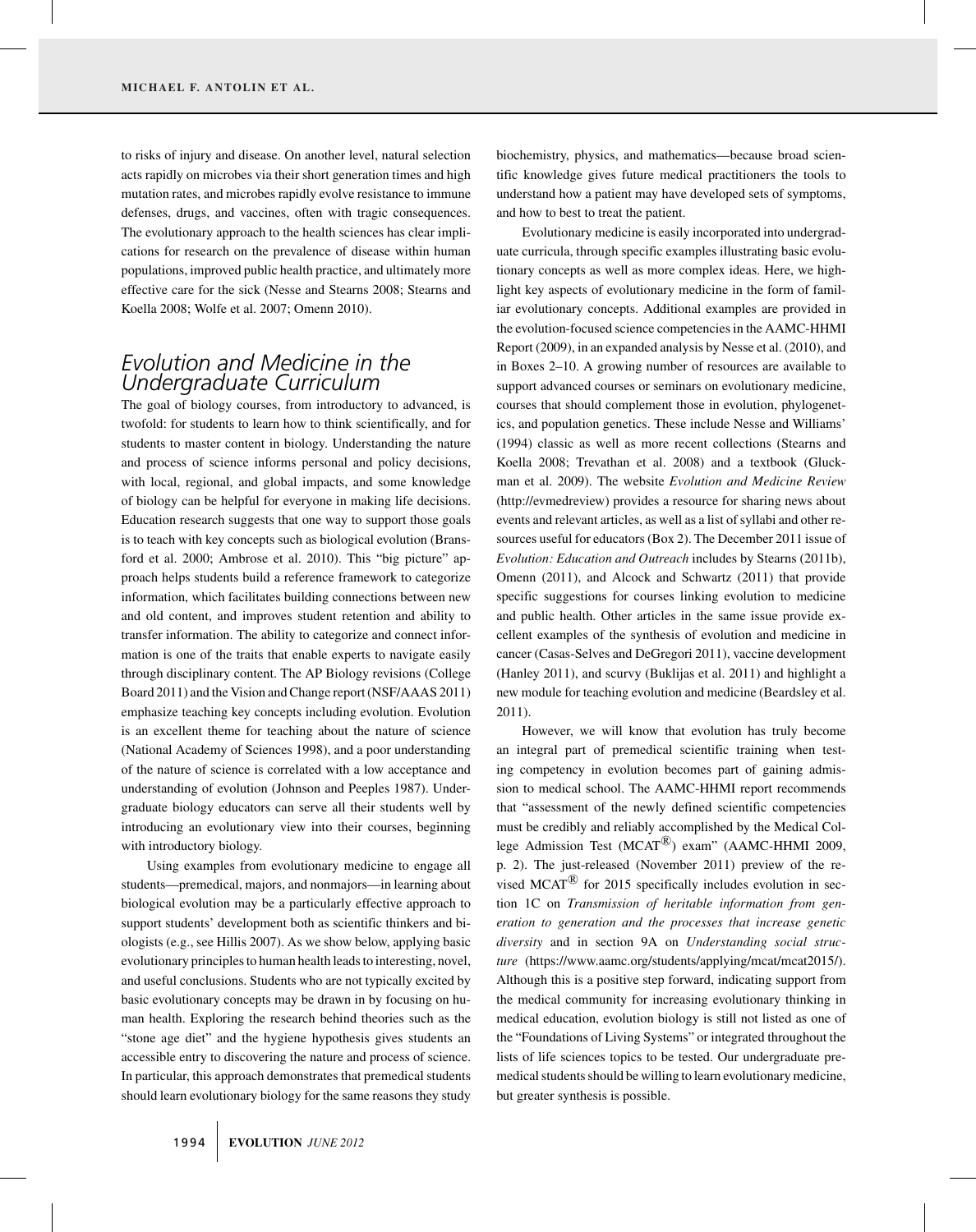# *Biomedical Examples of Evolutionary Concepts*

With the goal of continuing development of an interdisciplinary and integrated framework for evolutionary medicine in the undergraduate curriculum, we provide some principles of evolutionary biology aligned with medical examples that students may find particularly enticing.

### **GENETIC VARIATION IS THE MATERIAL FOR EVOLUTIONARY PROCESSES**

Evolutionary medicine can provide engaging illustrations of the genotype to phenotype connection, and students' experience with variation in disease presentation is a familiar way to demonstrate genetic variation. In-depth genetic studies generally show that even commonly taught diseases that at first appear to have a relatively simple genetic basis are found to be more complex. Multiple functional and mutant alleles combine with environmental effects to cause variable symptoms and disease severity (Templeton 2006). This is clearly demonstrated by phenylketonuria (PKU), a condition caused by mutations in the single-copy gene encoding phenylalanine hydroxolase and tested for in neonatal health screening. PKU arises from the inability to metabolize the amino acid phenylalanine, the buildup of the amino acid and phenylketones, and eventually microcephaly, incomplete brain development, seizures, and severe learning disabilities. Although in most cases, disease can be avoided by excluding foods rich in phenylalanine from the diet, the treatment is not equally effective for all variants, and the frequencies of both functional and mutant alleles differ among human populations. This is a familiar problem to evolutionary biologists: although genetic variation is the stuff of evolution, it is seldom straightforward to map genotypic (now genomic) variability onto phenotypic differences between individuals and populations (see Boxes 3 and 4).

#### **COMMON DESCENT IS A RESULT OF EVOLUTION**

Students often miss (or reject) this basic concept in their first introduction to evolution, but examples from evolutionary medicine can help drive this idea home. Common ancestry explains why biomedical research in animals is applicable to humans (Antolin 2009). But some caution is in order, as in the case of differences between humans and mouse strains in the P450 family of enzymes important for drug metabolism, which limits the mouse as a model for drug testing for humans (Nelson et al. 2004). Further, it is important for medical practitioners to be aware that each patient has a different ancestry (evolutionary history), and therefore a different genetic makeup, different reactions to drugs, and often different disease symptoms (Meyer 1999; Omenn 2010). In managing health care, such differences can result in life, death, or long-term disability and morbidity. Individual patients' presentation of disease will depend on complex interactions at the convergence of patients' genetic legacies, the evolutionary history of pathogens to which they are exposed, and the environmental context where the patients and pathogens meet. Combining concepts of ancestry with individual-level genetic variation culminates in the newly emerging approach of "personalized medicine" (Knight 2009; Costa et al. 2010; Jiang and Wang 2010; see Box 5).

### **ADAPTATIONS WITHIN POPULATIONS ARISE THROUGH THE PROCESS OF NATURAL SELECTION IN PARTICULAR ENVIRONMENTS**

A common misconception among students is that "fittest" is the biggest, strongest, or fastest. Examples from evolutionary medicine demonstrate that fitness depends on how rates of reproduction and environmental circumstances interact (see Boxes 3, 4, and 6). For example, "diseases of civilization" imply a mismatch hypothesis: alleles that cause disease in modern times may have been adaptive in the past, but produce traits that are maladaptive (mismatched) under current diet and living conditions. A corollary is that modern humans may be changing their environment more rapidly than potential responses to selection can occur. The mismatch hypothesis provides some of the best ultimate explanations for modern rates of obesity, heart disease, type-2 diabetes, breast and prostate cancer, goiter, iodine deficiency, birth defects, and aging (Harper 1975; Eaton et al. 1988; Williams and Nesse 1991; Greaves 2002; Diamond 2003; Swynghedauw 2004; Gluckman et al. 2009).

The understanding that contemporary genetic diseases and conditions may be consequences of adaptive mismatches can help explain the persistence of maladies in the face of improved sanitation and living standards. Genetic disease varies among human populations because both long-term population sizes and histories of natural selection determine how many disease-causing mutations they carry (Antolin 2009). As an example, the prevalence of specific allelic variants of the *CFTR* gene that cause cystic fibrosis, a debilitating and in the long-term fatal genetic disorder, is potentially linked to selection imposed by past outbreaks of tuberculosis (Poolman and Galvani 2007). This is similar to the long-established link between sickle cell anemia in individuals who inherit at least one copy of the *S* allele of the *HBB* globin gene, but where heterozygotes have some degree of resistance to malaria (Allison 1954). In addition to leading to better diagnoses and treatments, seeing diseases as unfortunate genetic legacies inherited from the past may also help ameliorate some of the social stigma associated with genetic diseases.

A related concept is that we are specifically adapted to the premodern environment in which humans were primarily huntergathers, before the domestication of plants and animals. Central to this concept is that humans are adapted to a stone-age "environment of evolutionary adaptation" (EEA). We caution against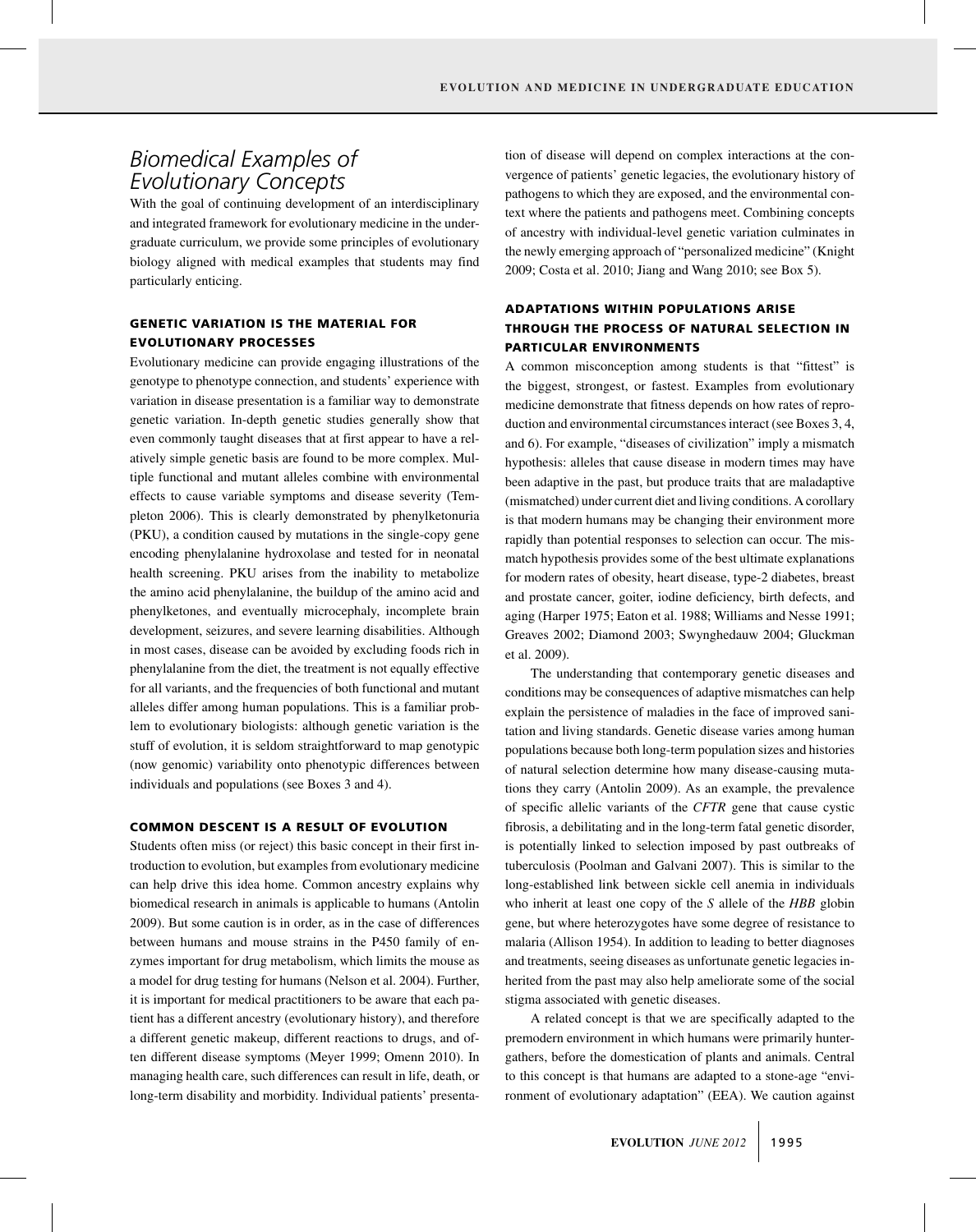uncritical use of the EEA, as the view is speculative, struggles to account for differences among ancestral human populations that probably experienced different environments, and ignores ongoing human evolution (also see Strassmann and Dunbar 1999; Méthot 2011). Nonetheless, the concepts of a mismatch and an EEA provide opportunities to introduce students to the scientific process, with discussion, gathering of information, and forming testable hypotheses.

### **PHENOTYPIC EXPRESSION OF TRAITS OFTEN VARIES ACROSS A RANGE OF ENVIRONMENTAL CONDITIONS AND PROVIDES A PREDICTIVE FRAMEWORK FOR POTENTIAL RESPONSES TO SELECTION**

Evolutionary biologists view phenotypic plasticity—the ability for organisms to display a range of phenotypes in different environments—as a way to maximize fitness under variable environmental conditions (also see Box 7). In health and medicine, phenotypic plasticity may explain why early developmental problems may lead to disease in adults (Bateson et al. 2004). An example of developmental trade-offs leading to disease in later life is increased susceptibility to heart disease in adults related to periods of nutritional deficiencies and slowed growth in fetal development and early childhood. The damage is potentially higher if subsequent weight gain (catch-up growth) is too rapid when better nutrition becomes available. In the case of growth rates and body size, adult heart disease is a cost of rapid growth following nutritional stress, and should be considered during care of low birth weight or premature babies (Bateson et al. 2004; Gluckman et al. 2009).

### **LIFE SPAN EVOLVES IN THE CONTEXT OF TRADE-OFFS BETWEEN TRAITS THAT INFLUENCE FITNESS EARLY VERSUS LATER IN LIFE**

Weak selection on the diseases of aging helps explain their persistence in modern times, especially as postreproductive longevity increases (also see Box 8). In evolutionary biology, fitness accrues via reproductive success summed across all stages of an individual's life history, and reproductive events early in life contribute more to fitness than do those late in life. The evolutionary theory of aging suggests that early-life fitness components including developmental rate, age at first birth, and fecundity early in life are linked by trade-offs to fecundity and mortality later in life. If these trade-offs result from the same genes acting at both life stages, selection on early-life traits will increase their frequency even if they negatively impact fitness-related traits later in life, a genetic effect called antagonistic pleiotropy (cf. Williams 1957). The role of testosterone in males provides an example. Although increased testosterone has clear benefits for maximizing male reproductive success, this may come at the expense of disease resistance because increased testosterone also reallocates immune function away from immune reactions that protect against infections (Braude et al. 1999; Bribiescas and Ellison 2007). Higher reproductive success early in life may come at the expense of disease and morbidity, especially if infections are chronic. Whether the correlation between testosterone and altered immune function represents a genetic trade-off, or whether reallocation represents adaptive phenotypic plasticity, may be determined using modern genomic analyses and association studies. Another striking trade-off is embodied in stem cells. Stem cells are essential for the differentiation and renewal of all tissues, but their genetic characteristics place them only a few mutational steps away from cancer cells, and almost all cancers originate through a short series of somatic mutation in stem cells, which are increasingly being revealed as a double-edged sword (e.g., Janzen et al. 2006; Krizhanovsky and Lowe 2009).

#### *Evolutionary rate is dependent on generation times*

Exploring evolution on a microbial time scale can help students understand the roles of genetic variation and reproductive success in evolution (Box 9). Short generation time, huge populations, high mutation rate, genetic reassortment, and horizontal gene transfer in microbes and viruses ensures that infectious diseases will evade therapies and vaccines in the future, and that new diseases will continue to emerge from reservoirs in wild animals: an "arms race against an adaptable opponent" (Lederberg 2000). This dynamic view of disease accounts for the variability in human-adapted pathogens such as influenza viruses and malaria, where evolutionary escape hinders development of vaccines with long-lasting protection and results in multidrug resistance. Medical practice is directly impacted by rapid evolution of resistance to antimicrobial drugs as well as avoidance of natural and vaccine-induced immunity (Bergstrom and Feldgarden 2007; Nesse and Stearns 2008). Understanding how pathogen variability arises leads to public health interventions that may reduce exposure and limit chains of transmission (Galvani 2003).

### **HUMANS HAVE COEVOLVED WITH A VARIETY OF COMMENSAL AND PATHOGENIC ORGANISMS**

In our germophobic society, students need to realize that we have a long evolutionary history with microbes and parasites, and that these organisms are not always debilitating even if they cause mild disease (also see Box 10). In some cases, microbes are helpful, and removing all commensals can be unhealthy: consider the occurrence of vaginal yeast infections in conjunction with systemic antibiotic use (Eckert et al. 1998; Reid 2001). As we learn more about the complex interactions between humans and the diverse microbial species that colonize our bodies, we discover just how important commensal organisms are to our well-being (e.g., Grice and Segre 2011). Many gut bacteria play important roles in our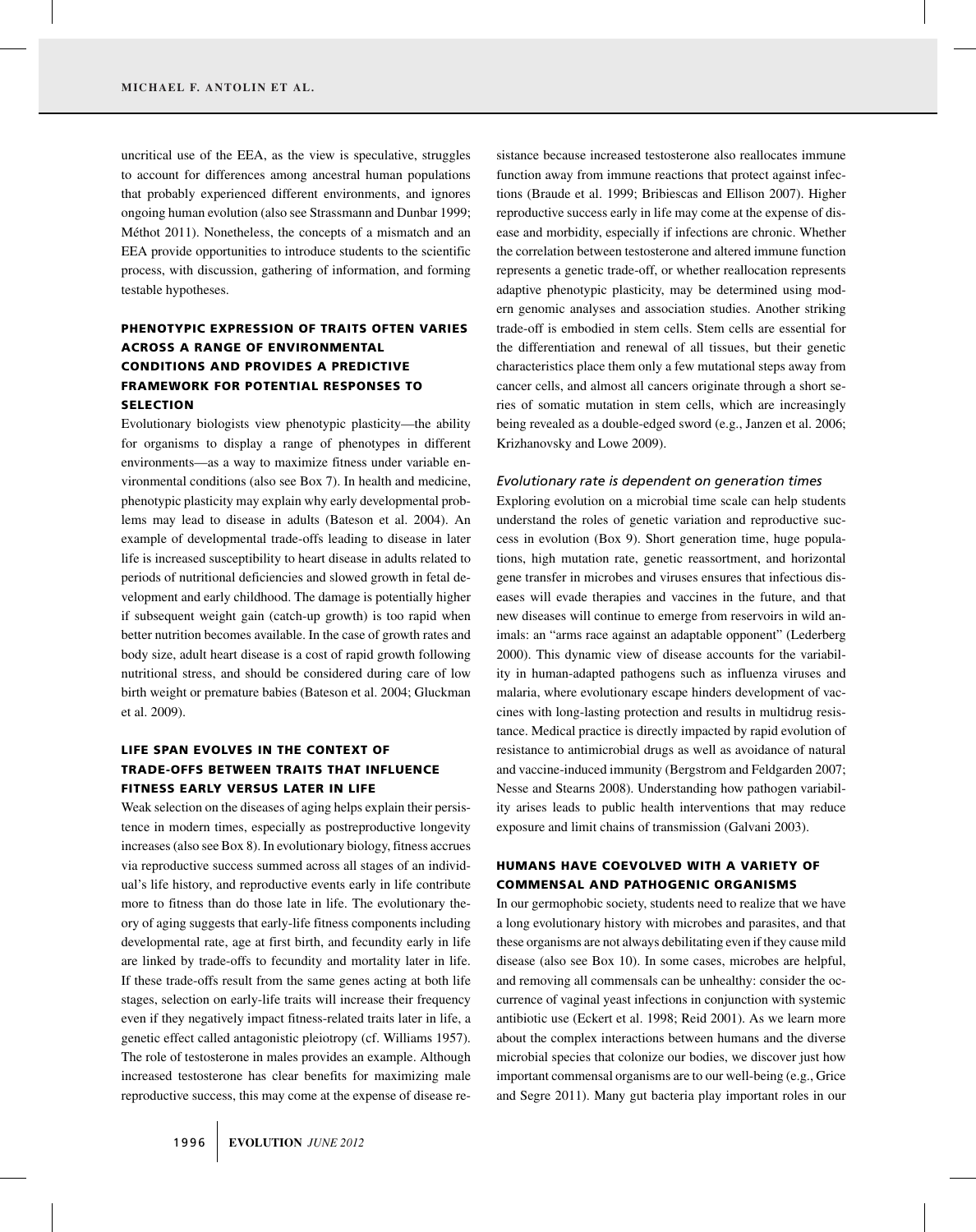nutrition, such as the bacterium *Escherichia coli* in the large intestine providing us with the essential vitamin K, which we cannot produce ourselves.

Some pathogens and parasites may, paradoxically, also be necessary to our well-being. Obsession with hygiene in some industrialized societies has for the first time in our evolutionary history relieved us of our helminth parasites. Strachan (1989) first proposed the "hygiene hypothesis" that attributed the recent epidemic in asthma, allergy, and other autoimmune diseases to this loss of our old companions (Bach 2002; Osada and Kanazawa 2010). This hypothesis predicts that restoration of helminth infections, or some facsimile thereof, should relieve symptoms of at least some of these diseases. Indeed, in a clinical trial, the majority of Crohn's disease patients who ingested pig whipworm (*Trichuris suis*) experienced disease remission (Summers et al. 2005), and more studies indicating the utility of helminth infections to treat autoimmune disease have followed (Reddy and Fried 2009). Particularly, striking is the observation that patients with both multiple sclerosis and worm infections experience a much slower development of disease than do those lacking worm infections (Correale and Farez 2007). Finally, our long evolutionary history with pathogens has led to many defensive adaptations, including fever, coughing, and vomiting. Medical practitioners need to be aware of symptoms that are actually defenses, because it is possible that in some cases, treating symptoms may prolong the course of infections and opportunities for pathogen transmission (Williams and Nesse 1994; Carey 2010).

# *George Williams and the Last Word*

In a memoir (The Edge blog [http://www.edge.org/documents/ williams\_index.html], downloaded 17 June 2011), George Williams sums up why evolutionary medicine should resonate in the community of evolutionary biologists, and how evolutionary thinking can help physicians to become better practitioners:

In twenty or thirty years, medical students will be learning about natural selection, about things like balance between unfavorable mutations and selection. They will be learning about the evolution of virulence, of resistance to antibiotics by microorganisms, they will be learning about human archaeology, about Stone Age life, and the conditions in the Stone Age that essentially put the finishing touches on human nature as we now have it. These same ideas then will be informing the work of practitioners of medicine, and the interactions between doctor and patient. They'll be guiding the medical research establishment in a fundamental way, which isn't true today. At the rate things are going, this is inevitable. These ideas ought to reach the people who are in charge—the doctors and the medical researchers—but it's even more important that they reach college students, especially future medical students, and patients who go to the doctor. They'll have questions to ask that doctor, who will have to have answers. I hope this set of ideas

produces a certain amount of bottom-up influence on the medical community, via students and patients. But I hope also that there's some top-down influence—that it will be influencing the faculties in medical schools and the researchers on human disease.

George Williams' work spurred us to ask "What is the role of evolutionary biologists in promoting evolutionary thinking in medical education and practice?" We encourage evolutionary biologists working in schools of medicine and public health, as well as colleges and universities where evolutionary research and instruction occurs, to explore relationships between evolution and health. We encourage evolutionary biologists to reach out to premedical students and others preparing for the medical professions, and to directly connect evolutionary science to the intellectual development of physicians and public health practitioners at every phase of their education and training.

#### **ACKNOWLEDGMENTS**

Financial support for this symposium was provided by the Education and Outreach Committee of the Society for the Study of Evolution, by the National Evolutionary Synthesis Center, and by the co-authors home institutions. We thank the local organizers of the 2011 Evolution meetings, particularly R. Broughton, I. Schlupp, and L. Weider (special thanks for the use of the bicycle!).

#### **LITERATURE CITED**

- AAMC-HHMI Scientific Foundation for Future Physicians Committee. 2009. Scientific foundations for future physicians. American Association of Medical Colleges and Howard Hughes Medical Institute, Washington,  $DC$
- Acuña-Alonzo, V., T. Flores-Dorantes, J. K. Kruit, T. Villarreal-Molina, O. Arellano-Campos, T. Hunemeier, A. Moreno-Estrada, M. G. Ortiz-Lopez, H. Villamil-Ramirez, P. Leon-Mimila, et al. 2010. A functional ABCA1 gene variant is associated with low HDL- cholesterol levels and shows evidence of positive selection in Native Americans. Hum. Mol. Genet. 19:2877–2885.
- Aitken, W. 1885. Darwin's doctrine of evolution in explanation of the coming into being of some diseases. Glasgow Med. J. 24:98–107.
- Alcock, J., and M. D. Schwartz. 2011. A clinical perspective in evolutionary medicine: what we wish we had learned in medical school. Evo. Edu. Outreach 4:574–579.
- Allison, A. C. 1954. Protection afforded by sickle-cell trait against subtertian malareal infection. Brit. Med. J. 1:290–294.
- Ambrose, S. A., M. W. Bridges, M. C. Lovett, M. DiPietro, and M. K. Norman. 2010. How learning works: 7 research based principles for smart teaching. Jossey–Bass, New York.
- Anderson, W. 2004. Natural histories of infectious disease: ecological vision in twentieth-century biomedicine. Osiris 19:39–61.
- Andersson, D. I., and D. Hughes. 2010. Antibiotic resistance and its cost: is it possible to reverse resistance? Nat. Rev. Microbiol. 8:260–271.
- Antolin, M. F. 2009. Evolutionary biology of disease and Darwinian medicine. Pp. 281–298 *in* M. Ruse and J. Travis, eds. Evolution: the First Four Billion Years. Harvard Univ. Press, Cambridge, MA.
	- -. 2011a. E Conchis Omnia: La familia Darwin y las raíces de la medicina evolutiva *in* A. Barahona, E. Suárez, and H. Rheinberger, eds. Darwin, el arte de hacer ciencia (darwin, the art of doing science). UNAM, Mexico City, Mexico. *In press*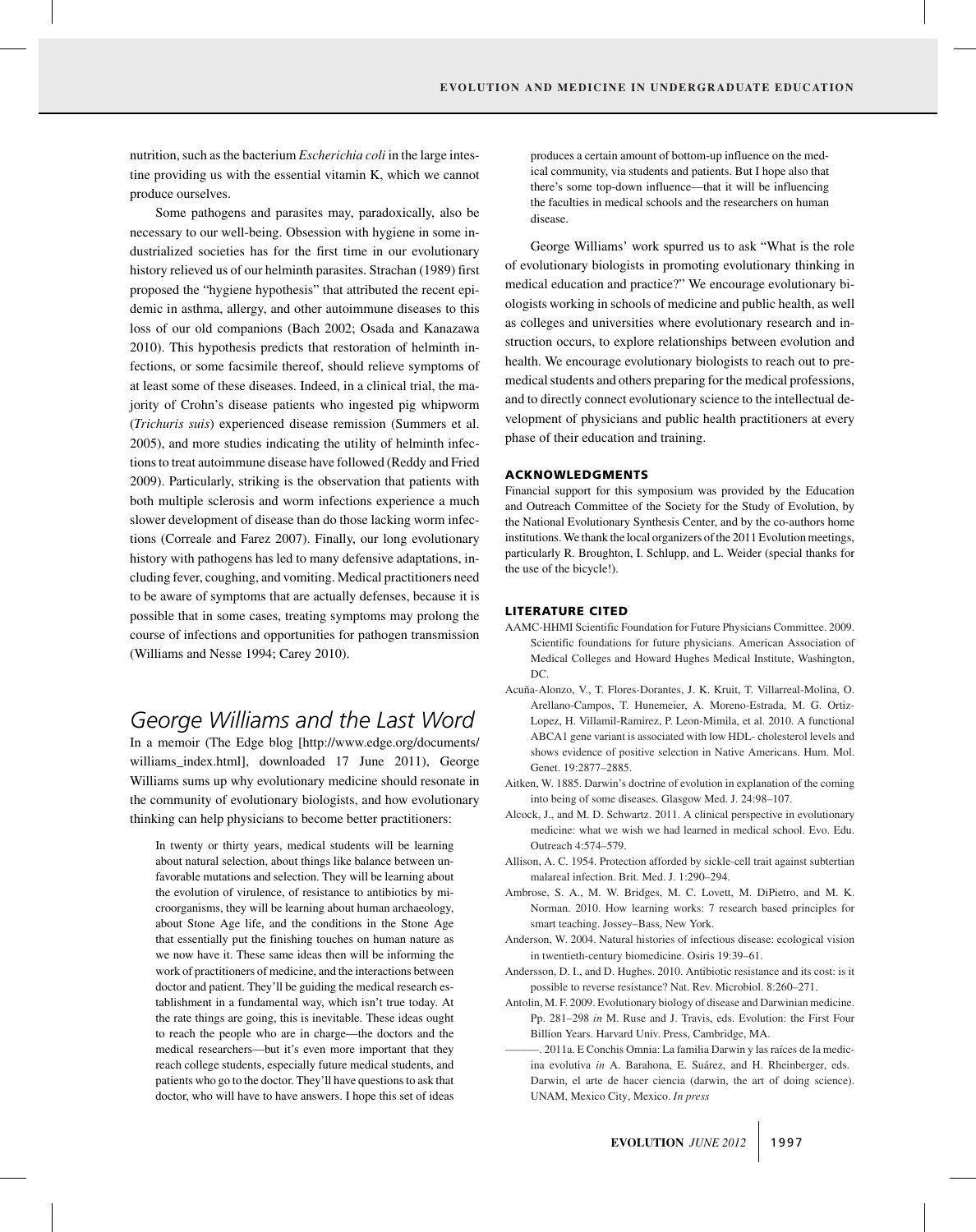———. 2011b. Evolution, medicine, and the Darwin family. Evol. Edu. Outreach 4:613–623.

- Antonovics, J., J. L. Abbate, C. H. Baker, D. Daley, M. E. Hood, C. E. Jenkins, L. J. Johnson, J. J. Murray, V. Panjeti, V. H. W. Rudolf, et al. 2007. Evolution by any other name: antibiotic resistance and avoidance of the E-word. PLoS Biol. 5:e30.
- Auton, A., K. A. R. Bioko, K. E. Lohmueller, E. Kirk, J. Novembre, A. Reynolds, A. Indap, M. H. Wright, J. D. Wright, J. D. Degenhardt, et al. 2009. Global distribution of genomic diversity underscores rich complex history of continental human populations. Genome Res. 19:795–803.
- Bach, J. 2002. The effect of infections on susceptibility to autoimmune and allergic diseases. New Eng. J. Med. 347:911–920.
- Bateson, P., D. Barker, T. Clutton-Brock, D. Deb, B. D'Udine, R. A. Foley, P. Gluckman, K. Godfrey, T. Kirkwood, and M. M. Lahr. 2004. Developmental plasticity and human health. Nature 430:419–421.
- Bean, D. C., D. M. Livermore, I. Papa, and L. M. Hall, 2005. Resistance among *Escherichia coli* to sulphonamides and other antimicrobials now little used in man. J. Antimicrob. Chemother. 56:962–964.
- Beardsley, P., M. A. M. Stuhlsatz, R. A. Kruse, I. A. Eckstrand, S. D. Gordon, and W. F. Odenwald. 2011. Evolution and medicine: an inquiry-based high school curriculum supplement. Evo. Edu. Outreach 4:603–612.
- Bergstrom, C. T., and L. A. Dugatkin. 2011. Evolution. W.W. Norton and Co, New York.
- Bergstrom, C. T., and M. Feldgarden. 2007. The ecology and evolution of antibiotic-resistant bacteria. Pp. 122–137 *in* S. C. Stearns and J. C. Koella, eds. Evolution in health and disease. 2nd ed. Oxford Univ. Press, New York.
- Bransford, J. D., A. L. Brown, and R. R. Cocking, eds. 2000. How people learn: brain, mind, experience, and school. National Academy Press, Washington, DC.
- Braude, S., Z. Tang-Martinez, and G. T. Taylor. 1999. Stress, testosterone, and the immunoredistribution hypothesis. Behav. Ecol. 10:345– 350.
- Bribiescas, R. G., and P. T. Ellison. 2007. How hormones mediate trade-offs in human health and disease. Pp. 77–94 *in* S. C. Stearns and J. C. Koella, eds. Evolution in health and disease. 2nd ed. Oxford Univ. Press, New York.
- Buklijas, T., F. M. Low, A. S. Beedle, and P. D. Gluckman. 2011. Developing a curriculum for evolutionary medicine: case studies of scurvy and female reproductive tract cancers. Evo. Edu. Outreach 4:595–602.
- Burch, C. L., P. E. Turner, and K. A. Hanley. 2003. Patterns of epistasis in RNA viruses: a review of the evidence from vaccine design. J. Evol. Biol. 16:1223–1235.
- Burnet, M., and D. O. White. 1972. Natural history of infectious disease. 4th ed. Cambridge Univ. Press, Cambridge.
- Bynum, W. F. 1983. Darwin and the doctors: evolution, diathesis, and germs in 19th-century Britain. Gesmerus 1–2:43–53.
- Carey, J. V. 2010. Literature review: should antipyretic therapies routinely be administered to patients with [corrected] fever? J. Clin. Nurs. 19:2377– 2393.
- Casás-Selves, M., and J. DeGregori. 2011. How cancer shapes evolution, and how evolution shapes cancer. Evo. Edu. Outreach 4:624–634.
- Cavalli-Sforza, L. L., and M. W. Feldman. 2003. The application of molecular genetic approaches to the study of human evolution. Nat. Genet. 33:266– 275.
- Childs, B., C. Wiener, and D. Valle. 2005. A science of the individual: implications for a medical school curriculum. Annu. Rev. Genom. Hum. Genet. 6:313–330.
- College Board. 2011. Advances in AP. Available at http://advancesinap. collegeboard.org/science/biology. Accessed January 15, 2012.
- Coller, B. 1997. Perspectives series: cell adhesion in vascular biology. Platelet GPIIb/IIIa antagonists: the first anti-integrin receptor therapeutics. J. Clin. Invest. 99:1467–1471.
- Cordain, L., S. B. Eaton, A. Sebastian, N. Mann, S. Lindeberg, B. A. Watkins, J. H. O'Keefe, and J. Brand-Miller. 2005. Origins and evolution of the Western diet: health implications for the 21st century. Am. J. Clin. Nutr. 81:341–354.
- Correale, J., and M. Farez. 2007. Association between parasite infection and immune responses in multiple sclerosis. Ann. Neurol. 61:97–108.
- Costa, V., A. Casamassimi, and A. Ciccodicola. 2010. Nutritional genomics era: opportunities toward a genome-tailored nutritional regimen. J. Nutr. Biochem. 21:457–467.
- Crespi, B. J. 2011. The strategies of the genes: genomic conflicts, attachment theory, and development of the social brain. Pp. 143–168 *in* A. Petronis and J. Mill, eds. Brain, behavior and epigenetics. Springer Press, Berlin.
- Crespi, B. J., and C. Badcock. 2008. Psychosis and autism as diametrical disorders of the social brain. Behav. Brain Sci. 31:241–261.
- Darwin, C. R. 1875. The variation of animals and plants under domestication. 2nd ed. John Murray, London.
- -. 1882. The descent of man, and selection in relation to sex. 2nd ed. John Murray, London.
- Darwin, E. 1801. Zoonomia: or the organic laws of life. 3rd ed. J. Johnson, London.
- De, S. 2011. Somatic mosaicism in healthy human tissue. Trends Genet. 27:217–223.
- Diamond, J. 2003. The double puzzle of diabetes. Nature 423:599–602.
- Downie, J. R. 2004. Evolution in health and disease: the role of evolutionary biology in the medical curriculum. Biosci. Educ. Electron. J. 4:1–18.
- Eaton, S. B., M. Konner, and M. Shostak. 1988. Stone agers in the fast lane chronic degenerative diseases in evolutionary perspective. Am. J. Med. 84:739–749.
- Eckert, L. O., S. E. Hawes, C. E. Stevens, L. A. Koutsky, D. A. Eschenbach, and K. K. Holmes. 1998. Vulvovaginal candidiasis: clinical manifestations, risk factors, management algorithm. Obstet. Gynecol. 92:757–765.
- Enattah, N. S., T. Sahi, E. Savilahti, J. D. Terwilliger, L. Peltonen, and I. Jarvela. 2002. Identification of a variant associated with adult-type hypolactasia. Nat. Genet. 30:233–237.
- FDA. 2011. Vaccines, blood and biologics. Available at http://www.fda.gov/ BiologicsBloodVaccines/Vaccines/ApprovedProducts/ucm093833.htm. Accessed July 2011.
- Flexner, A. 1910. Medical education in the United States and Canada. Bulletin number four, Carnegie Foundation for the Advancement of Teaching, New York, 346 p.
- Fumagalli, M., U. Pozzoli, R. Cagliani, G. P Comi, N. Bresolin, M. Clerici, and M. Sironi. 2010. Genome-wide identification of susceptibility alleles for viral infections through a population genetics approach. PLoS Genet. 6:e1000849.
- Galvani, A. P. 2003. Epidemiology meets evolutionary ecology. Trends Ecol. Evol. 18:132–139.
- Genereux, D., and C. T. Bergstrom. 2005. Evolution in action: understanding antibiotic resistance. Pp. 145–153 *in* J. Cracraft and R. W. Bybee, eds. Evolutionary science and society: educating a new generation. AIBS/BCSC, Washington, DC.
- Gluckman, P., A. Beedle, and M. Hanson. 2009. Principles of evolutionary medicine. Oxford Univ. Press, Oxford, U.K. 296 p.
- Greaves, M. 2002. Cancer causation: the Darwinian downside of past success? Lancet Oncol. 3:244–251.
- Gregg, C., J. Zhang, B. Weissbourd, S. Luo, G.P. Schroth, D. Haig, and C. Dulac. 2010. High-resolution analysis of parent-of-origin allelic expression in the mouse brain. Science 329:643–648.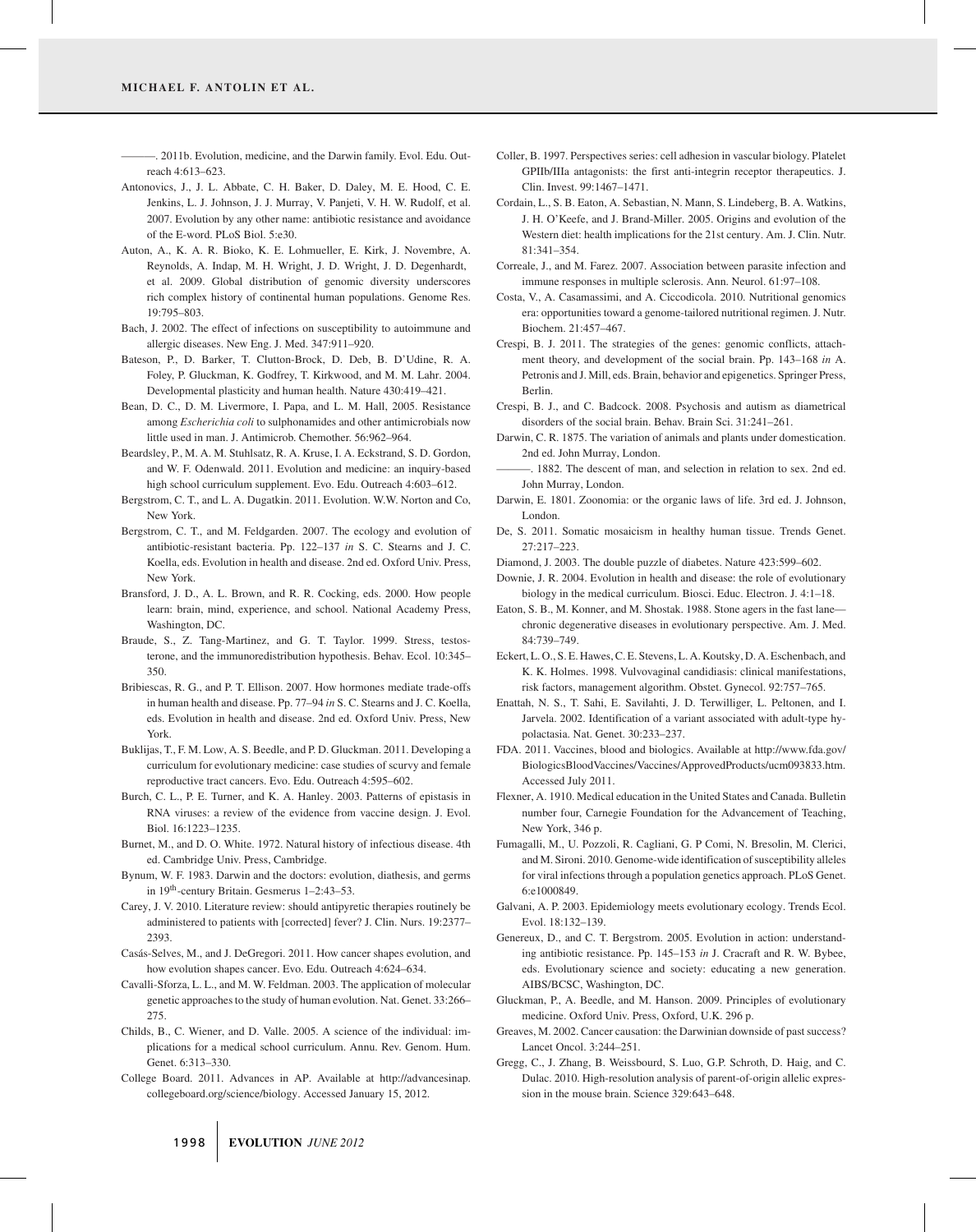- Grice, E. A., and J. A. Segre. 2011. The skin microbiome. Nat. Rev. Microbiol. 9:244–253.
- Grossman, S. R., I. Shylakhter, E. K. Karlsson, E. H. Byrne, S. Morales, G. Frieden, E. Hostetter, E. Angelino, M. Garber, O. Zuk, E. S. Lander, S. F. Schaffner, and P. C. Sabeti. 2010. A composite of multiple signals distinguishes causal variants in regions of positive selection. Science 327:883–886.
- Haig, D. 2004. Genomic imprinting and kinship: how good is the evidence? Annu. Rev. Genet. 38:553–585.
- Haldane, J. B. S. 1949. The rate of mutation of human genes. Eighth International Congress of Genetics, Stockholm, Sweden.

———. 1964. A defense of beanbag genetics. Persp. Biol. Med. 7:343–359.

- Hanahan, D., and R. A. Weinberg. 2011. Hallmarks of cancer: the next generation. Cell 144:646–674.
- Hancock, A. M., D. B. Witonsky, G. Alkorta-Aranburu, C. Beall, A. Gebremedhin, R. Sukernik, G. Utermann, J. Pritchard, G. Coop, and A. Di Rienzo. 2011. Adaptations to climate-mediated selection pressures in humans. PLoS Genet. 7:e1001375.
- Hancock, A. M., D. B. Witonsky, E. Ehler, G. Alkorta-Aranburu, C. Beall, A. Gebremedhin, R. Sukernik, G.Utermann, J. Pritchard, G. Coop, et al. 2010. Human adaptations to diet, subsistence, and ecoregion are due to subtle shifts in allele frequency. Proc. Natl. Acad. Sci. USA 107 (Suppl. 2):8924–8930.
- Hanley, K. A. 2011. The double-edged sword: how evolution can make or break a live-attenuated virus vaccine. Evo. Edu. Outreach 4:635–643.
- Harper, R. M. J. 1975. Evolution and illness. G. Mosdel, Barnstaple, U.K.
- Harris, E. E., and A. A. Malyango. 2005. Evolutionary explanations in medical and health profession courses: are you answering your students' 'why' questions? BMC Med. Educ. 5:16. doi:10.1186/1472-6920-5-16.
- Harvey, J. J. 1964. An unidentified virus which causes the rapid production of tumors in mice. Nature 204:1104–1105.
- Hillis, D. M. 2007. Making evolution relevant and exciting to biology students. Evolution 61:1261–1264.
- Huxley, T. H. 1881. An address on the connection of the biological sciences with medicine. Brit. Med. J. 2:273–276.
- Itan, Y., A. Powell, M. A. Beaumont, J. Burger, and M. G. Thomas. 2009. The origins of lactase persistence in Europe. PLoS Comput. Biol. 5:e1000491.
- Jablonski, N. G., and G. Chaplin. 2000. The evolution of human skin coloration. J. Hum. Evol. 39:57–106.
- Janzen, V., R. Forkert, H. E. Fleming, Y. Saito, M. T. Waring, D. M. Dombkowski, T. Cheng, R. A. DePinho, N. E. Sharpless, and D. T. Scadden. 2006. Stem-cell ageing modified by the cyclin-dependent kinase inhibitor p16INK4a. Nature 443:421–426.
- Jemal, A., F. Bray, M. M. Center, J. Ferlay, E. Ward, and D. Forman. 2011. Global cancer statistics. CA Cancer J. Clin. 61:69–90.
- Jenkins, K. P., and M. F. Antolin. 2011. Evolution and medicine. Evol. Educ. Outreach 4:556–558.
- Jiang, Y., and M. Wang. 2010. Personalized medicine in oncology: tailoring the right drug to the right patient. Biomark Med. 4:523–533.
- Johnson, R. L., and E. E. Peeples. 1987. The role of scientific understanding in college: student acceptance of evolution. Am. Biol. Teacher 49: 93–96.
- Katzmarzyk, P. T., and W. R. Leonard. 1998. Climatic influences on human body size and proportions: ecological adaptations and secular trends. Am. J. Phys. Anthropol. 106:483–503.
- Kew, O. M., R. W. Sutter, E. M. de Gourville, W. R. Dowdle, and M. A. Pallansch. 2005. Vaccine-derived polioviruses and the endgame strategy for global polio eradication. Annu. Rev. Microbiol. 59:587–635.
- Kirsten, W. H., V. Schauf, and J. McCoy. 1970. Properties of a murine sarcoma virus. Bibl. Haematol. 36:246–249.
- Knight, J. C. 2009. Genetics and the general physician: insights, applications and future challenges. Q. J. Med. 102:757–757.
- Krizhanovsky, V., and S. W. Lowe. 2009. Stem cells: the promises and perils of p53. Nature 460:1085–1086.
- Lamason, R. L., M. A. Mohideen, M. A. P. K. Mohideen, J. R. Mest, A. C. Wong, H. L. Norton, M. C. Aros, M. J. Jurynec, X. Y. Mao, V. R. Humphreville, et al. 2005. SLC24A5, a putative cation exchanger, affects pigmentation in zebrafish and humans. Science 310: 1782–1786.
- Lederberg, J. 2000. Infectious history. Science 288:287–293.
- Levin, B. R., M. Lipsitch, V. Perrot, S. Schrag, R. Antia, L. Simonsen, N. Moore Walker, and F. M. Stewart. 1997. The population genetics of antibiotic resistance. Clin. Inf. Dis. 24:S9–S16.
- Levin, B. R., V. Perrot, and N. Walker. 2000. Compensatory mutations, antibiotic resistance and the population genetics of adaptive evolution in bacteria. Genetics 154:985–997.
- Meyer, U. 1999. Medically relevant genetic variation of drug effects. Pp. 41– 61 *in* S. C. Stearns, ed. Evolution in health and disease. Oxford Univ. Press, New York.
- Monath, T. P., M. S. Cetron, and D. E. Teuwen. 2008. Yellow fever vaccine. Pp. 959–1055 *in* S. A. Plotkin, W. A. Orenstein, and P. A. Offit, eds. Vaccines. 5th ed. Saunders, Elseview, New York.
- Mayr, E. 1961. Cause and effect in biology: kinds of causes, predictability, and teleology are viewed by a practicing biologist. Science 134:1501–1506.
- Méthot, P.-O. 2011. Research traditions and evolutionary explanations in medicine. Theor. Med. Bioeth. 32:75–90.
- Morton, D. J. 1926. The relation of evolution to medicine. Science 64:394– 396.
- Murgia, C., J. K. Pritchard, S. Y. Kim, A Fassati, and R. A. Weiss. 2006. Clonal origin and evolution of a transmissible cancer. Cell 126:477–487
- National Academy of Sciences. 1998. Teaching about evolution and the nature of science. National Academy Press, Washington, DC.
- Nielsen, R., M. J. Hubisz, D. Torgerson, A. M. Andres, A. Albrechtsen, R. Gutenkunst, M. Adams, M. Cargill, A. Boyko, A. Indap, et al. 2009. Darwinian and demographic forces affecting human protein coding genes. Genome Res. 19:838–849.
- Nelson, D. R., D. C. Zeldin, S. M. G. Hoffman, L. J. Maltais, H. W. Wain, and D. W. Nebert. 2004. Comparison of cytochrome P450 (CYP) genes from the mouse and human genomes, including nomenclature recommendations for genes, pseudogenes and alternative-splice variants. Pharmacogenetics 14:1–18.
- Nesse, R. M. 2011. Ten questions for evolutionary studies of disease vulnerability. Evol. Appl. 4:264–277.
- Nesse, R. M., and G. C. Williams. 1994. Why we get sick: the new science of Darwinian medicine. Times Books, New York.
- Nesse, R. M., and S. C. Stearns. 2008. The great opportunity: evolutionary applications to medicine and public health. Evol. Appl. 1:28–48.
- Nesse, R. M., C. T. Bergstrom, P. T. Ellison, S. Jeffrey, J. S. Flier, P. Gluckman, D. R. Govindaraju, D. Niethammer, G. S. Omenn, R. L. Perlman, et al. 2010. Making evolutionary biology a basic science for medicine. Proc. Natl. Acad. Sci. USA 107(Suppl. 1):1800–1807.
- Nesse, R. M., and J. D. Schiffman. 2003. Evolutionary biology in the medical school curriculum. BioScience 53:585–587.
- NSF/AAAS. 2011. Vision and change in undergraduate biology education: a call to action. Available at http://visionandchange.org/finalreport. Accessed January 15, 2012.
- Omenn, G. S. 2010. Evolution in health and medicine Sackler colloquium: evolution and public health. Proc. Natl. Acad. Sci. USA 107 (Suppl. 1):1702–1709.
- -. 2011. Enhancing the teaching of evolution in public health. Evol. Edu. Outreach 4:567–573.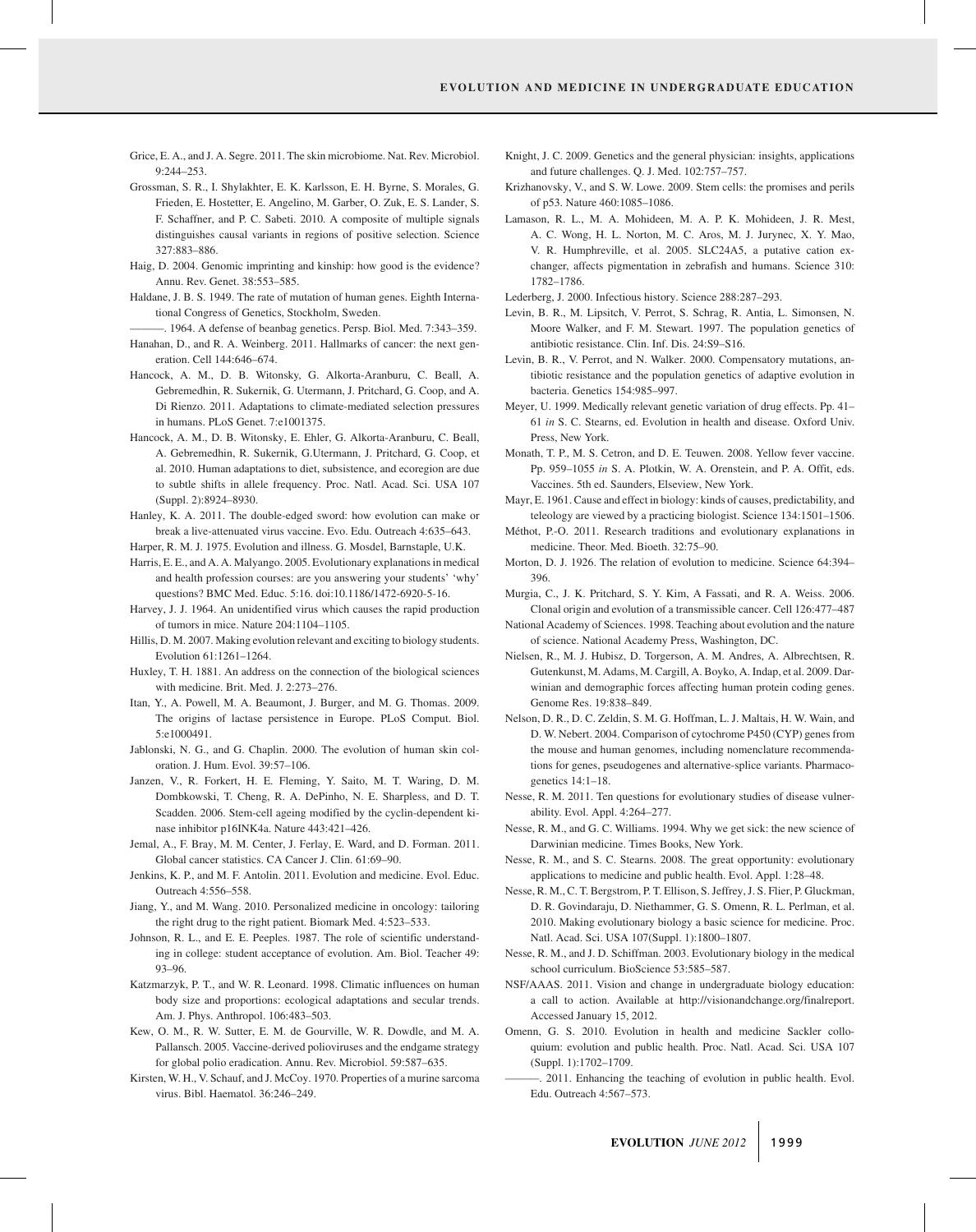- Osada, Y., and T. Kanazawa. 2010. Parasitic helminths: new weapons against immunological disorders. J. Biomed. Biotechnol. 2010 743758. doi:10.1155/2010/743758.
- Park, K. J., H. I. Kwon, M. S. Song, P. N. Pascua, Y. H. Baek, J. H. Lee, H. L. Jang, J. Y. Lim, I. P. Mo, H. J. Moon, et al. 2011. Rapid evolution of low-pathogenic H9N2 avian influenza viruses following poultry vaccination programmes. J. Gen. Virol. 92:36–50.
- Pickrell, J. K., G. Coop, J. Novembre, S. Kudaravalli, J. Z. Li, D. Absher, B. S. Srinivasan, G. S. Barsh, R. M. Myers, M. W. Feldman, et al. 2009. Signals of recent positive selection in a worldwide sample of human populations. Genome Res. 19:826–837.
- Piel, F. B., A. P. Patil, R. E. Howes, O. A. Nyangiri, P. W. Gething, T. N. Williams, D. J. Weatherall, and S. I. Hay. 2010. Global distribution of the sickle cell gene and geographical confirmation of the malaria hypothesis. Nat. Commun. 1:104. doi:10.1038/ncomms1104.
- Plotkin, S. A., ed. 2001. History of vaccine development. Springer, New York.
- Poolman, E. M., and A. P. Galvani. 2007. Evaluating candidate agents of selective pressure for cystic fibrosis. J. R. Soc. Interface 4:91–98.
- Porter, R., 1998. The greatest benefit to mankind: a medical history of humanity. W.W. Norton & Company, New York.
- Reddy, A., and B. Fried. 2009. An update on the use of helminthes to treat Crohn's and other autoimmune diseases. Parasitol. Res. 104: 217–221.
- Reich, D. E., and E. S. Lander. 2001. On the allelic spectrum of human disease. Trends Genet. 17:502–510.
- Reid, G. 2001. Probiotic agents to protect the urogenital tract against infection. Am. J. Clin. Nutr. 73(Suppl.):437S–443S.
- Rieder, E., A. E. Gorbalenya, C. Xiao, Y. He, T. S. Baker, R. J. Kuhn, M. G. Rossmann, and E. Wimmer. 2001. Will the polio niche remain vacant? Dev. Biol. 105:111–122.
- Rimoin, A. W., P. M. Mulembakanic, S. C. Johnstond, J. O. Lloyd Smith, N. K. Kisaluf, T. L. Kinkelac, S. Blumberg, H. A. Thomassen, B. L. Pike, et al. 2010. Major increase in human monkeypox incidence 30 years after smallpox vaccination campaigns cease in the Democratic Republic of Congo. Proc. Natl. Acad. Sci. USA 107:16262–16267.
- Roberts, D. F. 1978. Climate and human variability. Cummings, Menlo Park, CA.
- Rook, G. A. W. 2009. Introduction: the changing microbial environment, Darwinian medicine and the hygiene hypothesis. Pp. 1–27 *in* G. A. W. Took, ed. The hygiene hypothesis and Darwinian medicine. Birkhäuser Verlag, Basel, Switzerland.
- Rosenberg, N. A., L. Huang, E. M. Jewett, Z. A. Szpiech, I. Jankovic, and M. Boehnke. 2010. Genome-wide association studies in diverse populations. Nat. Rev. Genet. 11:356–366.
- Schrag, S. J., and V. Perrot. 1996. Reducing antibiotic resistance. Nature 381:120–121.
- Seppälä, H., T. Klaukka, J. Vuopio-Varkila, A. Muotiala, H. Helenius, K. Lager, P. Huovinen, and the Finnish Study Group for Antimicrobial Resistance. 1997. The effect of changes in the consumption of macrolide antibiotics on erythromycin resistance in Group A Streptococci in Finland. New Engl. J. Med. 337:441–446.
- Simoons, F. J. 1969. Primary adult lactose intolerance and the milking habit: a problem in biological and cultural interrelations. I. Review of the medical research. Am. J. Dig. Dis. 14:819–836.
- Stearns, S. C. 2001a. Does impressive progress on understanding mechanisms advance life history theory? Pp. 365–374 *in* T. Flatt and A. Heyland, eds. Mechanisms of life history evolution. Oxford Univ. Press, Oxford.
- ———. 2011b. On designing courses in evolutionary medicine. Evol. Edu. Outreach 4:589–594.
- Stearns, S. C., and J. C. Koella, eds. 2008. Evolution in health and disease. 2nd ed. Oxford Univ. Press, New York.
- Stearns, S. C., R. M. Nesse, D. R. Govindaraju, and P. R. Ellison. 2010. Evolutionary perspectives on health and medicine. Proc. Natl. Acad. Sci. USA 107:1691–1695.
- Stewart, E. J., R. Madden, G. Paul, and F. Taddei. 2005. Aging and death in an organism that reproduces by morphologically symmetric division. PLoS Biol. 3:295–300.
- Strachan, D. P. 1989. Hay fever, hygiene, and household size. Brit. Med. J. 299:1259–1260.
- Strassmann, B. I., and R. I. M. Dunbar. 1999. Human evolution and disease: putting the Stone Age in perspective. Pp. 91–101 *in* S. C. Stearns and J. C. Koella, eds. Evolution in health and disease. 2nd ed. Oxford Univ. Press, New York.
- Sulem, P., D. F. Gudbjartsson, S. N. Stacey, A. Helgason, T. Rafnar, K. P. Magnusson, A. Manolescu, A. Karason, A. Palsson, G. Thorleifsson, et al. 2007. Genetic determinants of hair, eye and skin pigmentation in Europeans. Nat. Genet. 39:1443–1452.
- Summers, R. W., D. E. Elliot, J. F. Urban, R. Thompson, and J. V. Weinstock. 2005. *Trichuris suis* therapy in Crohn's disease. Gut 54:87–90.
- Swynghedauw, B. 2004. Evolutionary medicine. Acta Chirurgica Belgica 104:132–139.
- Takahashi, M., Y. Asano, H. Kamiya, K. Baba, T. Ozaki, T. Otsuka, and K Yamanishi. 2008. Development of varicella vaccine. J. Infect. Dis. 197(Suppl. 2):S41–S44.
- Tanaka, M. M., and F. Valckenborgh. 2011. Escaping an evolutionary lobster trap: drug resistance and compensatory mutation in a fluctuating environment. Evolution 65:1376–1387.
- Tinbergen, N. 1963. On aims and methods in ethology, Zeitschrift für. Tierpsychologie 20:410–433.
- Tishkoff, S. A., F. A. Reed, A. Ranciaro, B. F. Voight, C. C. Babbitt, J. S. Silverman, K. Powell, H. M. Mortensen, J. B. Hirbo, M. Osman, et al. 2007. Convergent adaptation of human lactase persistence in Africa and Europe. Nat. Genet. 39:31–40.
- Templeton, A. R. 2006. Population genetics and microevolutionary theory. Wiley-Liss, Hoboken, New Jersey.
- Tosh, P. K., T. G. Boyce, and G. A. Poland 2008. Flu myths: dispelling the myths associated with live attenuated influenza vaccine. Mayo Clin. Proc. 83:77–84.
- Trevathan, W., E. O. Smith, and J. J. McKenna, eds. 2008. Evolutionary medicine and health: new perspectives. Oxford Univ. Press, New York.
- Vasilakis, N., J. Cardosa, K. A. Hanley, E. C. Holmes, and S. C. Weaver. 2011. Fever from the forest: prospects for the continued emergence of sylvatic dengue virus and its impact on public health. Nat. Rev. Microbiol. 9:532– 541.
- Vignuzzi, M., E. Wendt, and R. Andino. 2008. Engineering attenuated virus vaccines by controlling replication fidelity. Nat. Med. 14:154–161.
- Villarreal-Molina, M. T., M. T. Flores-Dorantes, O. Arellano-Campos, M. Villalobos-Comparan, M. Rodríguez-Cruz, A. Miliar-García, A. Huertas-Vazquez, M. Menjivar, S. Romero-Hidalgo, N. H. Wacher, et al., and the Metabolic Study Group. 2008. Association of the ATP-binding cassette transporter A1 R230C variant with early-onset type 2 diabetes in a Mexican population. Diabetes 57:509–513.
- Wallace, D. C. 2005. A mitochondrial paradigm of metabolic and degenerative diseases, aging, and cancer: a dawn for evolutionary medicine. Annu. Rev. Genet. 39:359–407.
- Weismann, A. 1882. Ueber die Dauer des Lebens. G. Fischer, Jena.
- Williams, G. C. 1957. Pleiotropy, natural selection and the evolution of senescence. Evolution 11:398–411.
- ———. 1966. Adaptation and natural selection. Princeton Univ. Press, Princeton, NJ.
- Williams, G. C., and R. M. Nesse. 1991. The dawn of Darwinian medicine. Q. Rev. of Biol. 66:1–22.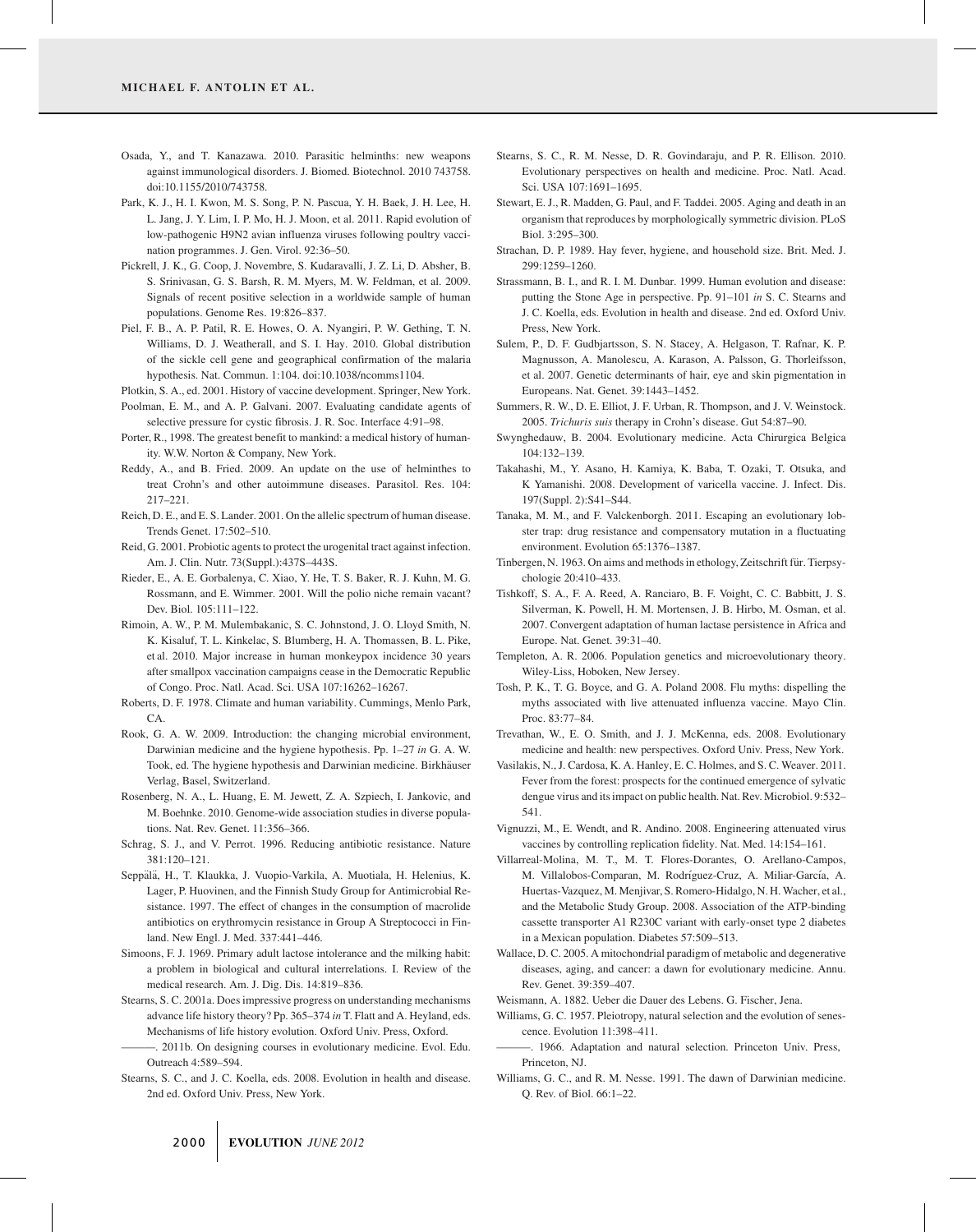Wolfe, N. D., C. P. Dunavan, and J. Diamond. 2007. Origins of major human infectious diseases. Nature 447:279–283.

Zampieri, F. 2009. Medicine, evolution, and natural selection: an historical overview. Q. Rev. Biol. 84:1–23.

Associate Editor: D. Fairbairn

### *Box 1. A brief history of links between evolution and medicine. Michael F. Antolin.*

The historic relationship between medicine and evolutionary biology has been mixed, and traditionally evolutionary biology has not played a prominent role in medical training. Even so, general natural history was part of the medical school curriculum when Charles Darwin attended Edinburgh in 1824– 1826, but evolution certainly was not (Antolin 2011a,b). Darwin had familiarity with links between evolutionary biology and medicine through his grandfather Erasmus Darwin's volume "Zoonomia," which included both a Linnaean classification of disease and a clear statement about transmutation and common descent in nature (Darwin 1801). Darwin also consulted with his father, the physician Robert Waring Darwin, on human heredity and disease (Bynum 1983). The question of heredity was briefly covered issues in the "Descent of Man" (Darwin 1882) and in "Variation of Plants and Animals Under Domestication" (Darwin 1875), along with observations on the similarity of diseases (and responses to medication) in humans and apes, differing disease prevalence among human populations, effects of disease on aboriginal populations coming into contact with Europeans, and sex-limited maladies such as hemophilia and gout. As evolutionary biology developed as a field, various scientists and physicians also advocated for inclusion of evolutionary thinking in medicine (e.g., Huxley 1881; Aitken 1885; Morton 1926; see Zampieri 2009).

In the late 1800s, most applications of evolution in medicine were holistic, fitting in with the traditional medical ideas of "constitutions" and "diatheses." These were defined as tendencies to display groups of maladies in general ways, for instance "tubercular" individuals (Bynum 1983; Zampieri 2009). At the same time, the medical sciences were moving discovering specific causes for specific ailments, resulting in improved diagnosis and treatment (Porter 1998). As an example, the use of anesthesia and aseptic methods in surgery was developed during this period. The work of Pasteur, Koch, and others in identifying microbes and the birth of germ theory made it possible to identify the pathogens underlying common diseases such as whooping cough, syphilis,

and cholera. Further, industrialization and concentration of human populations in cities created new public health challenges that needed attention (Porter 1998). As the mechanisms underlying evolution and genetics were explored during the late 1800s and early 1900s, so were the physiological, developmental, genetic, and microbial bases of disease.

The Flexner Report of 1910 marked a major turn toward placing medicine on a firm scientific footing. This classic of medical education explicitly called for bringing medical education onto a uniform foundation of human biology (Flexner 1910), and for experimental analysis of physiology, development, endocrinology, biochemistry, and anatomy of specific tissue and organ systems. Flexner also called for broad coverage of the general sciences as part of medical training and practice. This period saw a step toward a reductionist view of the causes of disease, diverging from previous holistic medical approaches. Although medical knowledge grew rapidly, medical applications from the emerging field of evolutionary biology were not as clear and, as a result, the evolutionary viewpoint was not broadly incorporated into medical school curricula.

Evolution was not mentioned in the Flexner Report, but one response to the report was for medical schools to establish departments of anthropology to bring human natural history, via classes in comparative anatomy and geographical medicine, explicitly into medical training (Morton 1926). This period spanning 1910 through the 1940s also saw the Modern Synthesis in evolutionary biology and breakthroughs in evolutionary research. But evolutionary biology still was not incorporated into medical training. In part, this was because the successful clinical application of antimicrobial drugs during this same period led to the idea that infectious diseases would soon to be completely manageable (Burnet and White 1972; Anderson 2004). Ironically, it is evolutionary biology that explains why pathogenic microbes remain an ongoing challenge (e.g., see Box 9).

But three serious misunderstandings and abuses of evolutionary theory resulted in evolution being expunged from medical training by the late 1940s (Porter 1998; Zampieri 2009). The first was related to the previously mentioned "constitutions," "diatheses," and "degeneracy" used to explain disease vulnerabilities in certain racial groups and in women. The misapplication of this typologically racist and sexist thinking to disease, which was wrongly tied to evolutionary principles, was largely dealt with by implementation of Flexner's (1910) recommendations. The mechanistic understanding of disease attenuated societal biases of race and gender, although social disparities in the delivery of medical treatment still persist. The second reason was the horrific application of eugenics in the first half of the 20th century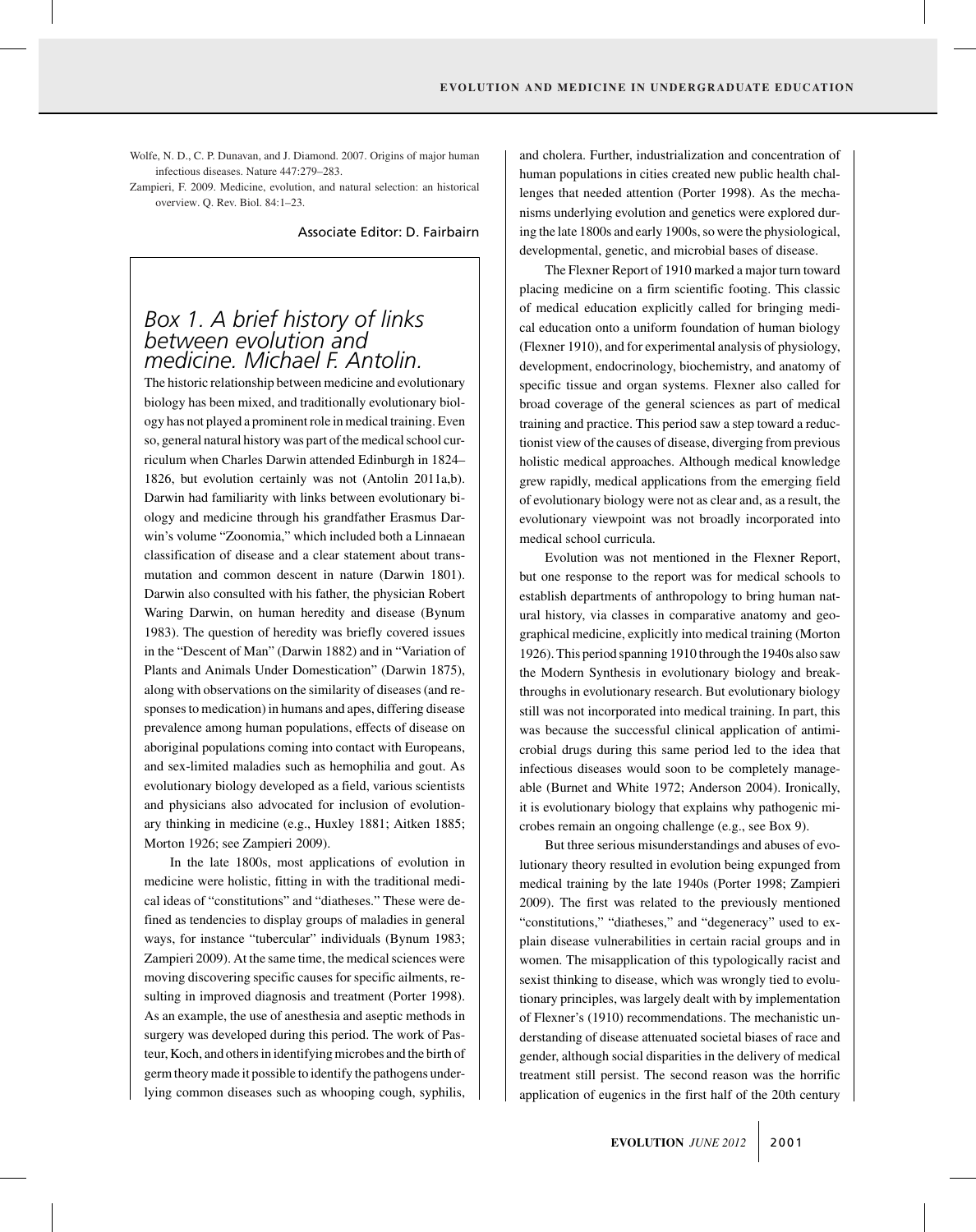culminating in the genocidal Nazi regime in the 1930s and 1940s in Europe (Zampieri 2009). To be sure, eugenics was a malignant social policy that arose from misapplication of the science of evolution, and was discarded by evolutionary biologists after the population genetics of mutation and natural selection were better understood (J. B. S. Haldane [1964] provides an amusing essay defending mathematical theories of population genetics, including the balance between mutation and selection that was overlooked by eugenicists, and some lovely verse about his own life-ending fight with colorectal cancer). But the backlash was severe enough that even today many scientists within biomedical fields do not fully acknowledge how much evolutionary science informs medicine (Antonovics et al. 2007; Nesse and Stearns 2008). The third reason was that the dominant reductionist scientific paradigm advocated by Flexner (1910) trained scientists to reject teleological thinking, which was mistakenly conflated with the process of natural selection, a misunderstanding that persists among some to this day. Currently, few medical schools teach evolutionary topics beyond human genetic variation, drug resistance, pathogen virulence, and adaptation by natural selection (Nesse and Schiffman 2003; Downie 2004; Childs et al. 2005; Harris and Malyango 2005).

### *Box 2. Exploring the nature of science with evolutionary medicine. Randolph M. Nesse.*

Much of the new interest in evolutionary approaches to medicine has come from addressing questions about why natural selection has left the body vulnerable to disease. Why does the human eye have a blind spot? Why does the appendix persist despite causing appendicitis? Why are autoimmune diseases becoming more prevalent in recent decades? Why has not natural selection shaped childbirth to be less painful and risky? Why are humans so vulnerable to drug and alcohol abuse? What is the evolutionary explanation for aging? Is menopause a life-history trait shaped by selection, or an epiphenomenon?

Students are quickly engaged in discussions about such interesting questions. The challenge for educators is to help them think critically about the questions, without getting prematurely discouraged by the substantial challenges of forming and testing evolutionary hypotheses about disease vulnerability. For many questions, such as the adaptive significance of menopause, the unknowns are so substantial that consensus remains elusive despite extensive research. Some may see this as a reason to teach simpler topics. However, students already get plenty of experience memorizing the answers to scientific questions. Topics in evolutionary medicine give them an opportunity to grapple with current questions. Students will tend to latch onto a favorite hypothesis and try to defend it. This gives educators an opportunity to emphasize the importance of considering all possible hypotheses, and strategies for determining which are correct and which are false. In contrast to proximate studies, evolutionary questions often have more than one answer, in the sense that multiple factors may be involved in accounting for a trait. Emphasizing this can help students recognize the need to consider multiple possibilities. In short, topics in evolutionary medicine are well suited to advancing a major goal of modern education—helping students to learn how to formulate hypotheses, how to go about the scientific process of testing them, and how to cope with the inevitable complexity and confusion that attend almost any scientific endeavor. Some of the more common errors are summarized in an article that lists 10 questions worth asking for any evolutionary study of disease (Nesse 2011).

### *Box 3. Environmental genome scans identify genetic variants and phenotypes that underlie differences in disease susceptibility among populations. Angela Hancock.*

Human populations span a tremendous diversity of environments, and our ability to inhabit such a broad range of habitats results in part from genetic adaptations. The availability of genome-wide data on genetic variation from diverse populations offers unprecedented opportunities to identify the loci responsible for these adaptations and elucidate the genetic architecture of human adaptive traits.

Some of the earliest and most convincing evidence of adaptation to the environment comes from correlations between phenotypes and environmental variables. Classic examples of these patterns include correlations between sickle cell anemia, β-thalassemia and malaria endemicity (Haldane 1949; Allison 1954), body mass and temperature (Roberts 1978; Katzmarzyk and Leonard 1998), skin pigmentation and solar radiation (Jablonski and Chaplin 2000), and lactase persistence and dairying (Simoons 1969). For several of these examples, the genetic variants underlying these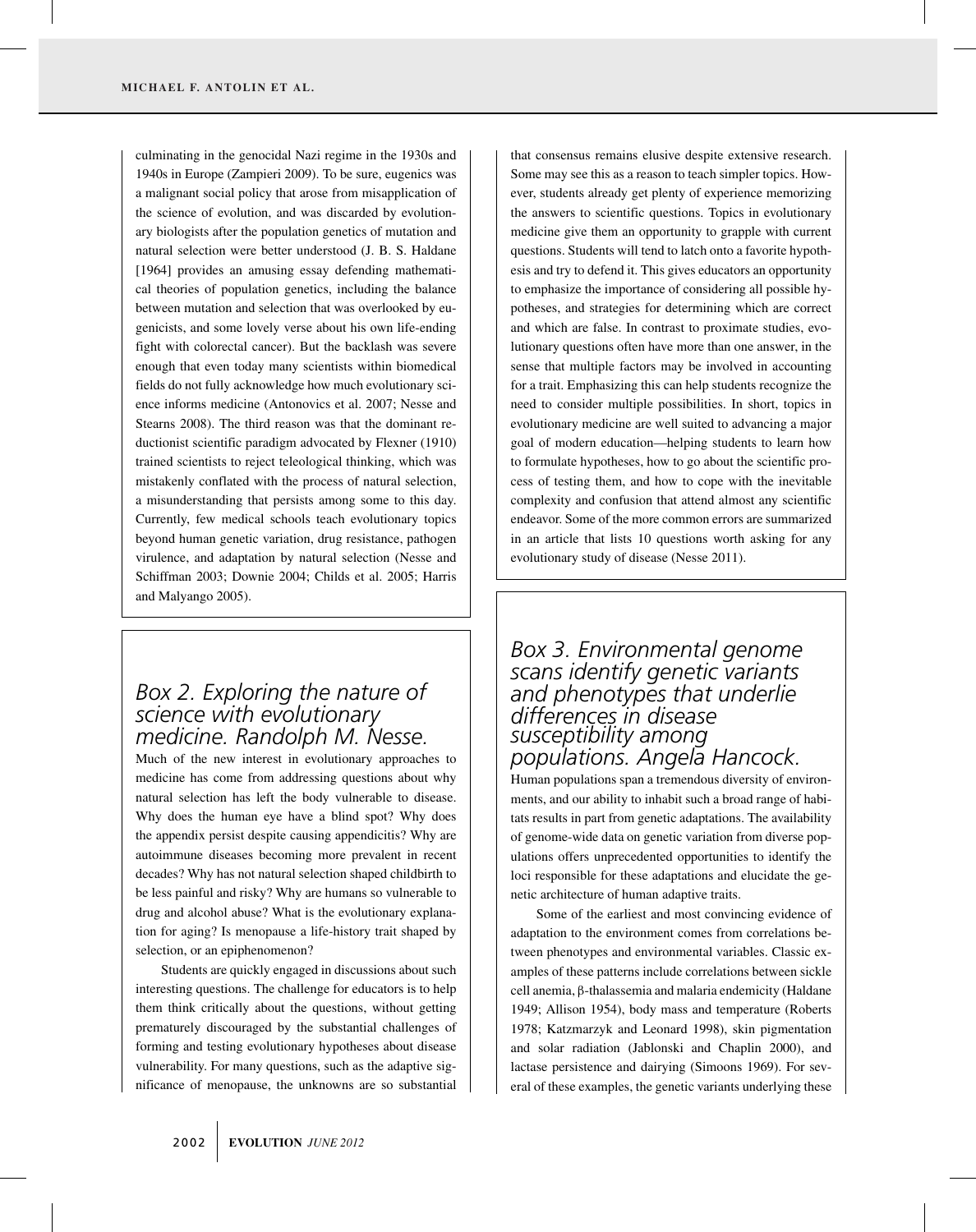patterns are now known (Enattah et al. 2002; Lamason et al. 2005; Sulem et al. 2007; Tishkoff et al. 2007; Piel et al. 2010). Using genome-wide data, it is now possible to turn this approach around to scan the human genome to identify genetic variants that correlate with predicted environmental selective pressures, even without knowing the phenotypic adaptations that may drive the associations between specific alleles and the environment. Association studies of this kind have been carried out for variation related to climate, subsistence, diet, and pathogen diversity (Fumagalli et al. 2010; Hancock et al. 2010; Hancock et al. 2011). Integrating results from these environmental genome scans with studies of genotype–phenotype association and other sources reveals the relationships between disease risk and adaptation to the environment. For example, scans show that alleles correlated with diet and subsistence influence folate and energy metabolism. In addition, among genes with strong correlation with climate, many have alleles or genotypes implicated in traits such as pigmentation phenotypes and other aspects of ultraviolet radiation response, cardiovascular disease, immune response, and cancer. Together with ongoing efforts to identify variants associated with disease phenotypes in diverse populations (Rosenberg et al. 2010), environmental genome scans and scans for adaptive genetic loci can identify the genetic variants that underlie differences in disease susceptibility among populations (e.g., Nielsen et al. 2009; Pickrell et al. 2009; Grossman et al. 2010).

# *Box 4. Functional genetic variation is often geographically restricted and population specific. Andres Moreno-Estrada.*

It is repeatedly stated in medical practice that each case is unique and should be treated individually, but in most cases the underlying factors determining such variation remain poorly understood. Part of the answer however may lie in our genes and thus in our evolutionary history. For example, broad patterns of population structure among humans are largely the result of ancient demographic events. The bottleneck during the Out of Africa exodus of modern humans about 50,000 years ago contributed substantially to reduced heterozygosity in individuals living outside of Africa and remains the most remarkable demographic imprint reflected in their genomes (Cavalli-Sforza and Feldman 2003). In contrast, fine-scale population structure stems from recent demographic processes, reflecting local mating within populations living in geographically circumscribed locations. The impact of inbreeding on the frequency of rare diseases has been demonstrated in historically isolated groups, such as the Ashkenazi Jewish population (Reich and Lander 2001). If geographic regions throughout the world are finely structured, as suggested by global genomic surveys (Auton et al. 2009), it may be predicted that populations in some regions harbor disease-risk alleles that are population specific and otherwise rare in humans. For example, Acuña-Alonzo et al. (2010) recently reported that a novel cholesterol transporter ABCA1 gene variant (R230C, rs9282541) is exclusive to Native Americans and has been associated with low levels of high-density lipoprotein (HDL), obesity and type 2 diabetes in admixed populations in Mexico (Villarreal-Molina et al. 2008). The authors also identified signatures of positive natural selection around the ABCA1 variant, suggesting that R230C carriers could have had a selective advantage during the initial peopling of the Americas. Because the C230 ABCA1 protein shows decreased cholesterol efflux, the presence of this variant could favor intracellular cholesterol and energy storage, conferring an advantage during severe famine periods. However, under current westernized lifestyle, this allele may have become a major susceptibility allele for low HDL-C levels and other metabolic traits. It becomes clear that genetic variation observed today, including medically relevant variation, is the consequence of the interplay between different evolutionary forces acting over time during human population history. Therefore, medical students would benefit from learning evolution theory, as it will allow them to better understand genomic variation and its implications in health and disease.

### *Box 5. Cancer and evolution. Subhajyoti De.*

Cancers account for almost 13% of all human deaths worldwide (Jemal et al. 2011), representing a major medical problem for the modern world. It is not a single disease, but an ensemble of diseases with common principles. All cancers harbor groups of cells that show uncontrolled growth, invasion of neighboring tissues, and metastasis to distant organs (Hanahan and Weinberg 2011). Ultimately, most cancers cases result in death. Cancer arises via accumulation of mutations and selection—a case of aberrant evolution of somatic cells during the lifetime of the host, although instances of transmissible cancer are also known (Murgia et al. 2006). Although somatic cells in healthy individuals often harbor many mutations without any apparent consequences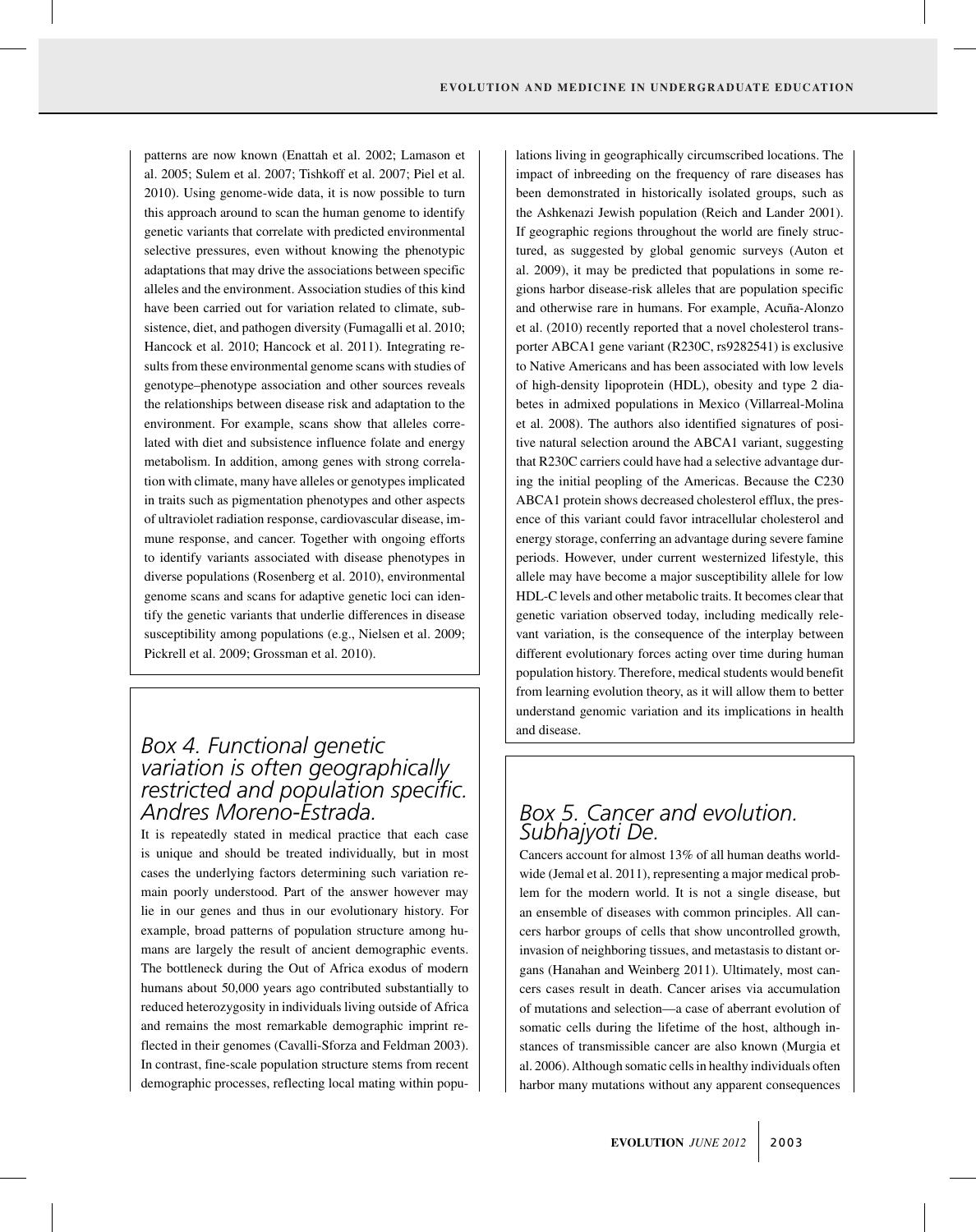(De 2011), cancer cells carry specific mutations that result in immortality, uncontrolled growth, and the ability to metastasize (Hanahan and Weinberg 2011). Many of the key mutagenic processes that are active in cancer cells also operate in germ-line evolution, which together with selection, gives rise to population- and species-level divergence in genomes over thousands or millions of years. Moreover, many of the genes and pathways associated with cancer are also present in other organisms such as yeast or fruit flies. For instance, the first discovery of a class of cancer genes, the rat sarcoma (RAS) family, was in rat (Harvey 1964; Kirsten et al. 1970). Therefore, much can learned about the mechanistic bases of cancer, and we may exploit weakness of cancer cells to develop better diagnostic and prognostic strategies by borrowing knowledge from germ line evolution. Genetically modified animals provide insights into cancer-related biological processes; and even today we test new cancer drugs on mice for efficacy and side effects before prescribing them to human patients. We are now moving into an era of personalized diagnostics and treatment, which will require low cost, rapid analysis using more minimal biological samples more than ever before. Evolutionary medicine can help to achieve these goals by translating knowledge from evolution into clinical strategies.

### *Box 6. Public health and evolution. Gilbert S. Omenn.*

Public health courses are emerging as popular undergraduate offerings, especially at universities with schools of public health. Evolution has shaped burden of disease in the modern world in which we practice public health (Omenn 2010). Human cultures and technologies have modified life on planet Earth and have coevolved with myriad other species, including microorganisms, plant and animal sources of food, invertebrate vectors of disease, and intermediate bird, mammal, and primate hosts. Molecular mechanisms of evolution have produced differential resistance or susceptibility to infectious agents, including malaria, plague, smallpox, TB, measles, and diarrheal and respiratory diseases. The domestication of sheep and cattle has selected for humans able to digest milk throughout life through persistence into adulthood of lactase enzyme expression in the intestine, a major story of anthropology (Itan et al. 2009). The emergence of a "Western diet" of dairy, refined cereal grains, refined sugars, vegetable oils, alcoholic beverages, salt, and omega-6-rich meats has dramatically altered glycemic load, fatty acid composition, macronutrients, acid-base balance, sodium/potassium ratio, and fiber content. The results include epidemics of atherosclerotic cardiovascular disease, obesity, diabetes, high blood pressure, osteoporosis, certain cancers, and bowel, inflammatory, and autoimmune disorders (Cordain et al. 2005). A newly recognized phenomenon is the selection of excessive hemostatic activity from platelets and the plasma-clotting proteins; what was protective against death from bleeding after injuries among hunter-gatherer, warring humans, or against pregnancy-related hemorrhage now contributes to thrombosis underlying heart attacks and strokes. Conversely, there is little pressure against hemostasis and thrombosis because deaths resulting from blood clots and coronary disease associated with hemostasis and thrombosis occur mostly after the reproductive years of life (Coller 1997). Learning about evolution over millennia for humans and over hours or days for microbes enlivens the experience of understanding evolution in public health context.

### *Box 7. Vulnerabilities to human psychiatric disorders have evolved. Bernard J. Crespi.*

Synthesis of data from multiple disciplines has led to hypotheses for understanding the evolutionary-genomic underpinnings of autism spectrum conditions and psychotic-affective spectrum conditions, mainly schizophrenia, bipolar disorder, major depression, and borderline personality disorder (Crespi and Badcock 2008). The synthesis integrates inclusive fitness theory, comparative primatology, and developmental psychology with information from mouse gene knockouts, human genomic disorders, psychiatric genetics, and human and mouse gene expression.

The primary hypotheses focus on autism and psychoticaffective conditions as diametric disorders mediated by opposite alterations to the development of human-elaborated social-brain and sexual-brain phenotypes. By this hypothesis, social-brain architecture develops predominantly in the context of mother–child interactions, whereby early, basic mother–child attachment, underlain in part by paternally expressed imprinted genes, serves as a scaffold for development of the highly social, neocortical brain. In turn, development of the highly social neocortical brain is mediated in part by effects of maternally expressed imprinted genes. Alterations to the expression of imprinted genes (genes that are silenced under inheritance from one or the other parent, and that evolve under genomic conflict, (see Haig [2004]) play important roles in early social-brain development, with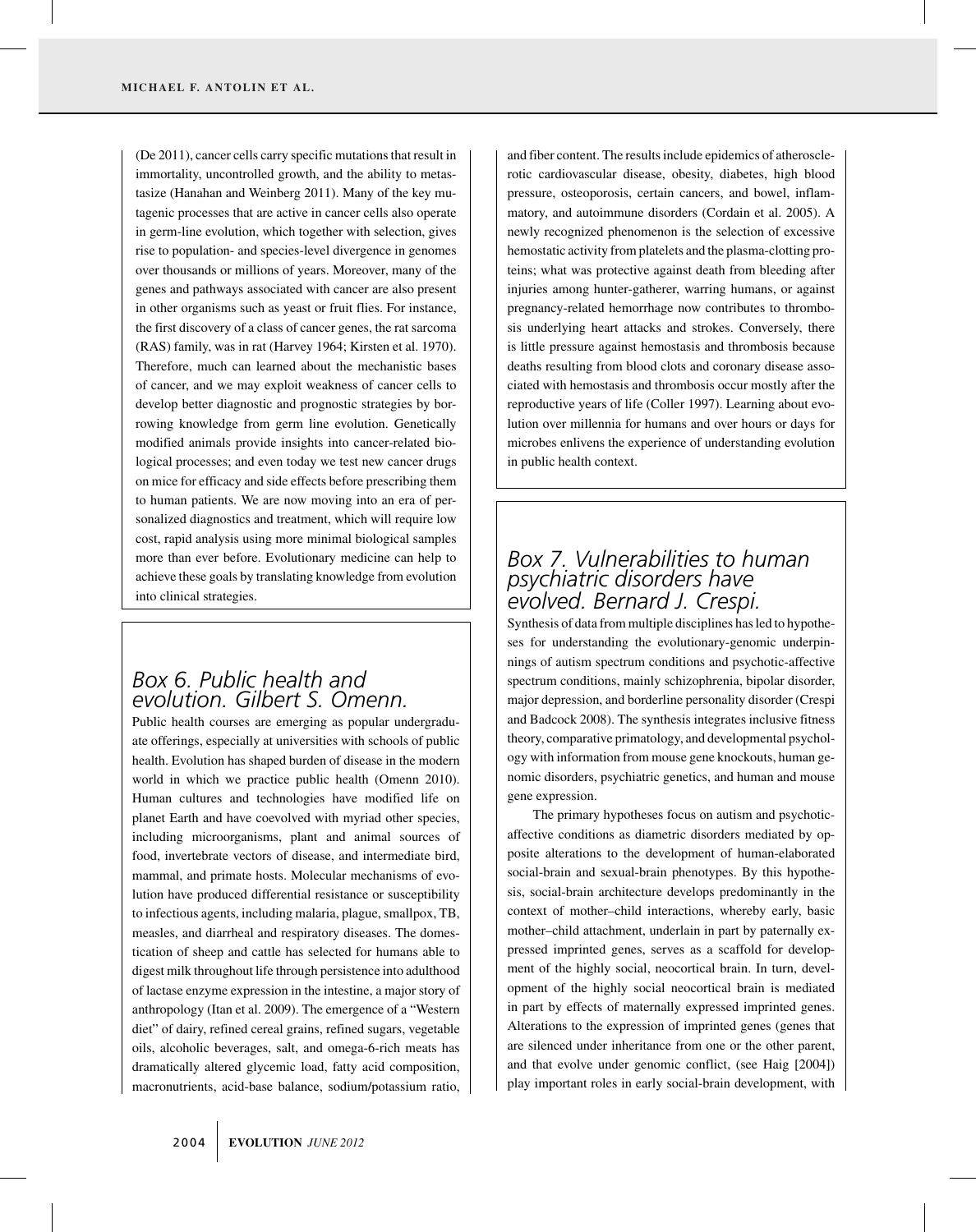deviations toward relative paternal-gene expression increasing risk of autism. Deviations toward relative maternal-gene expression increase risk of psychotic-affective spectrum conditions (Crespi and Badcock 2008; Crespi 2011). Autism and psychotic-affective conditions are thus hypothesized to arise in part through epigenetic variation that influences maternal– paternal genomic conflicts.

More generally, the human social brain may underdevelop in childhood, manifesting as autism spectrum conditions, or selectively and relatively over-develop, usually in adolescence or early adulthood, leading to psychotic-affective spectrum phenotypes and conditions. Cognitive and affective variation between females and males strongly modulates liability to these conditions. Thus, major epidemiological and phenotypic features of autism and psychotic-affective conditions can be predicted from interactions between a male– female brain continuum and a maternal–paternal imprinting bias continuum (Crespi and Badcock 2008)

This conceptual framework spans two levels. First, the diametric nature of autism versus psychotic-affective conditions is modulated by multiple genetic, genomic, epigenetic, and social-environmental causes based in human brain evolution. Second, this diametric nature may arise from imprinted genes, which can be dysregulated in two opposite directions. The framework makes novel, testable predictions with direct implications for cognitive-behavioral and pharmacological therapy, human evolution, the molecular evolution of psychiatric risk genes, and human brain development. One important prediction, that imprinting is relatively common among genes that underlie risk of autism and schizophrenia, is supported by analyses of data from a recent genome-wide study of imprinted genes in mice (Gregg et al. 2010).

# *Box 8. Can any organisms be potentially immortal? Staphen C. Stearns.*

Weismann (1882) suggested that only organisms with a soma and germ line would age, and that organisms that divided symmetrically would not age. Recent experiments have shown just how precisely symmetric that division would have to be. Their results suggest that all known organisms must age, for even a bacterium like *E. coli* divides into two nonidentical cells, one of which contains older parts than the other and ages faster (Stewart et al. 2005). The lineages with the old parts suffer a fitness disadvantage and disappear, and the lineages with the young parts persist. The goal of potential immortality (barring accidents) may also be unattainable if another basic claim of the evolutionary theory of aging remains unrefuted: aging and death result not from a single mechanism that can be repaired but from the diffuse degradation of multiple processes across the entire genome and body (Williams 1957). Repair of one problem will simply reveal the next in line, and that process will repeat hundreds or thousands of times. The byproducts of repair are also expected to connect through trade-offs to costs paid in other traits. Recently, some genes with major effects on aging have been discovered in other organisms, but they are involved in trade-offs with reproductive performance early in life, and whether those trade-offs can be compensated remains to be seen (Stearns 2001a). The evolutionary view of aging is not optimistic about life-extending genetic therapies, but it may provide some needed wisdom about the human condition.

# *Box 9. Why does antibiotic resistance persist after antibiotic use stops? Carl T. Bergstrom.*

The evolution and spread of antibiotic resistance powerfully illustrates the basic process of natural selection. Bacterial populations manifest variability in antibiotic susceptibility; some of this variation is heritable; in the presence of antibiotics, less-susceptible strains survive and reproduce more rapidly. The inevitable result—as we have seen with every antibiotic yet introduced—is the evolution of resistance in bacterial populations (Genereux and Bergstrom 2005).

A related phenomenon offers an opportunity to teach more subtle aspects of evolutionary biology and population genetics (Bergstrom and Dugatkin 2011). When antibiotic use is terminated in a community, what happens to antibiotic resistance in the bacterial populations? Given that antibiotic resistance commonly imposes some cost to bacteria that express it, we might predict that when a particular antibiotic is discontinued, resistance to that antibiotic should decline. Although this sometimes occurs (e.g., Seppälä et al. 1997), it is by no means guaranteed. Sometimes resistance to the drug persists long afterward. One example is sulfonamide resistance in Great Britain, which has not declined even though sulfonamides were essentially discontinued in the mid-nineties (Bean et al. 2005). Why?

A number of multilocus evolutionary processes may contribute, including the phenomenon of associated